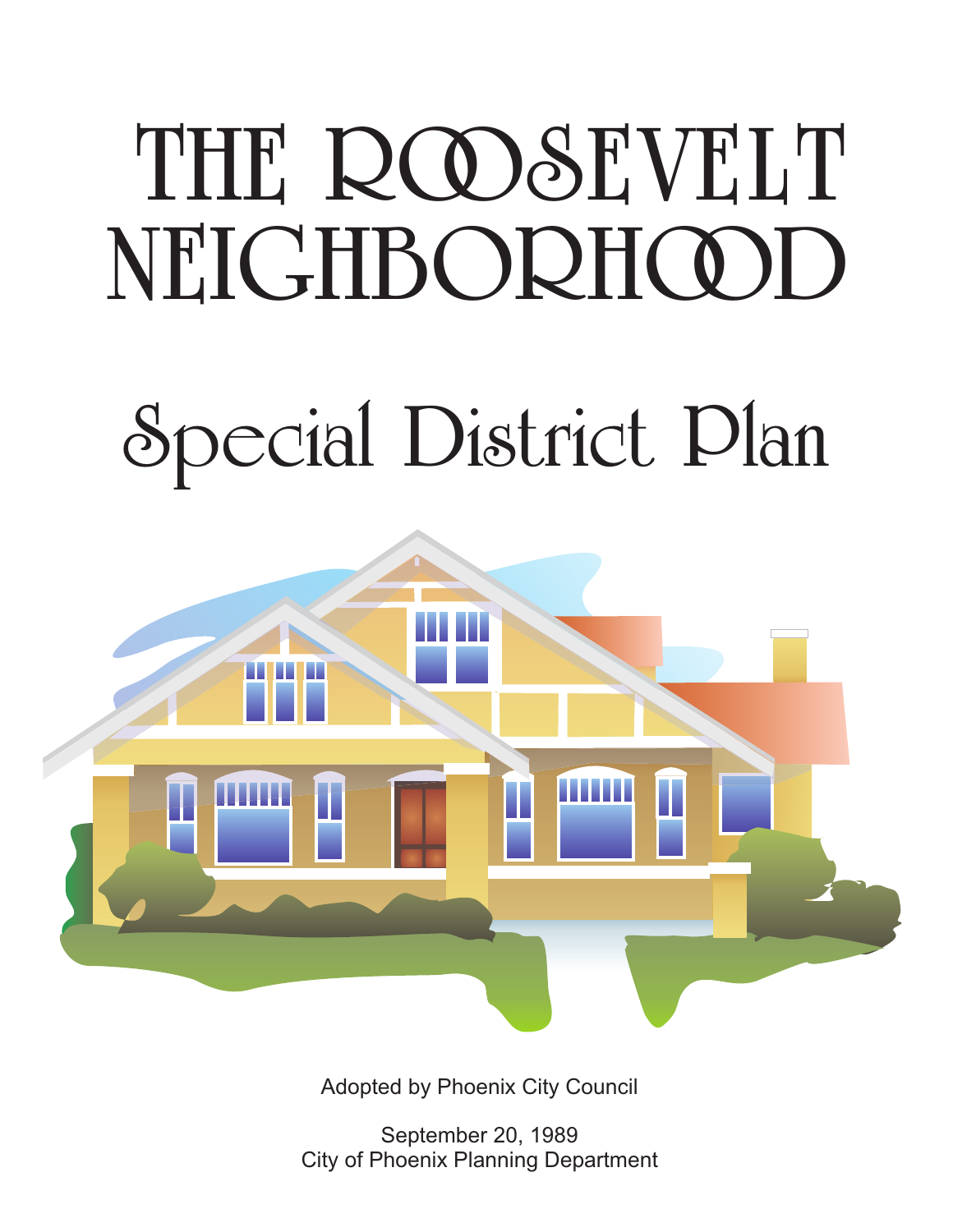## **Table of Contents**

#### PAGE NO. **CHAPTER**  $\mathbf{L}$  $II.$  $III.$ IV.  $V_{1}$  $VI.$ VII.

#### **FIGURES**

| Figure I |  |
|----------|--|
| Figure 2 |  |
| Figure 3 |  |
| Figure 4 |  |
| Figure 5 |  |
| Figure 6 |  |
| Figure 7 |  |
| Figure 8 |  |
| Figure 9 |  |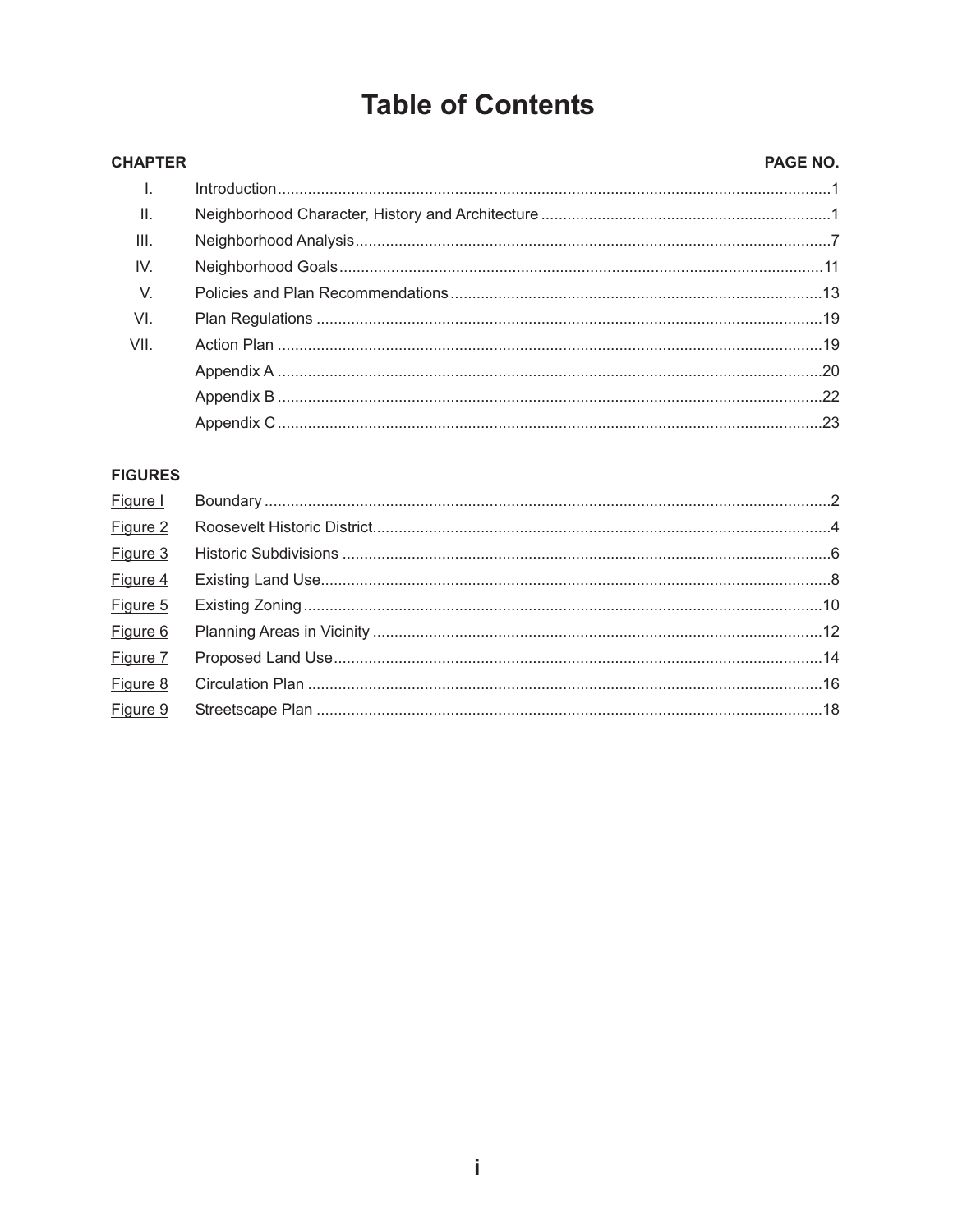#### **CHAPTER ONE: INTRODUCTION**

On July 11, 1978, the Phoenix City Council adopted an ordinance allowing the creation of a Special Planning District<sup>\*</sup> in order to provide a vehicle with which a neighborhood can facilitate its rehabilitation and preservation. Enactment of the Special Planning District (SPD) ordinance responded to the special conditions and unique needs of Phoenix' older neighborhoods, many of which do not fit the model established by current zoning ordinances. The SPD ordinance outlines a process through which a neighborhood can assess its needs, develop goals, and mobilize pubic and private resources to achieve those ends. Through this process, the neighborhood develops a special district plan and a zoning overlay is adopted to assure that future growth will be consistent with the goals of the community.

In May 1984, residents of the Roosevelt Neighborhood (bounded generally by McDowell Road, Roosevelt Street, 7<sup>th</sup> Avenue, and the rear lot lines of the properties fronting Central Avenue) took steps to begin the SPD process. (See **Figure 1** on the following page.) Petitions in support of the SPD concept hearing signatures of 34 percent of the neighborhood's residents were submitted to and verified by the Phoenix Planning Department. Subsequently, the Planning Commission held a public hearing on December 10, 1984 and initiated the formal planning process. The City Council concurred in January.

This plan is the result of these early actions and considerable public input. Neighborhood participation was incorporated into the planning process. Newsletters announcing the meetings and planning progress were mailed to all property owners and residents of the Roosevelt Neighborhood. Neighborhood representatives have attempted to maintain contact with area developers, the Deck Park Committee, the Central City Village Committee, and private planning consultants throughout the period of developing this plan.

The Roosevelt Special District Plan represents a positive commitment by neighborhood residents and community leaders to the future of the Roosevelt Neighborhood. This plan is a project of the Roosevelt Action Association, a private nonprofit neighborhood association whose purpose is to preserve the Roosevelt Multiple Resource Area (as listed on the National Register of Historic Places) and to make the Roosevelt Neighborhood a better place to live, work, and visit. The plan provides a useful tool with which

this central city neighborhood can improve and participate in decisions affecting its development.

*\*Originally termed "Special Conservation District," the ordinance was amended in May of 1987 and the name changed to Special Planning District.*

#### **CHAPTER TWO: NEIGHBORHOOD CHARACTER, HISTORY AND ARCHITECTURE**

#### **NEIGHBORHOOD CHARACTER**

During the time, McDowell Road formed the northernmost boundary of the City limits; the Roosevelt Neighborhood was a series of suburban residential areas lying distant from the urban core. Those who settled in the area came to escape the City center and valued the semirural ambiance offered by the neighborhood. The only historic non-residential buildings that remain in the neighborhood are Kenilworth School, the Phoenix LDS Second Ward Church (now the Arizona Historic Society Museum Annex), Trinity Cathedral, and the Gold Spot Marketing Center. Today, the Roosevelt Neighborhood is an innercity neighborhood, considered part of downtown Phoenix.

The character of the Roosevelt Neighborhood is principally residential. This historic residential area is divided by the Papago Freeway right-ofway. The corridor will contain a submerged freeway between  $3^{\text{rd}}$  Street and  $3^{\text{rd}}$  Avenue, complete with a landscaped deck park to link the neighborhood. For a number of years however, this area has been a scar on the landscape. In many cases, properties adjacent to the corridor have been allowed to deteriorate, and others have been converted from single-family homes to multifamily apartments. The new Deck Park will be a focal point for the neighborhood and a public landmark for the City of Phoenix. The park should improve community cohesion and support the conservation and revitalization of the neighborhood.

The commercial strip along McDowell Road, between  $7<sup>th</sup>$  and Central Avenues includes a mist of retail, service and multi-family residential uses. To the east is the Central Avenue corridor lined with retail and service establishments. Although this corridor is zoned to allow high density development, little currently exists adjacent to the Roosevelt Neighborhood, except for the Executive Park Hotel. It is anticipated that as Phoenix grows and the Papago Freeway is constructed, development pressures will result in higher density development along the neighborhood's eastern boundary.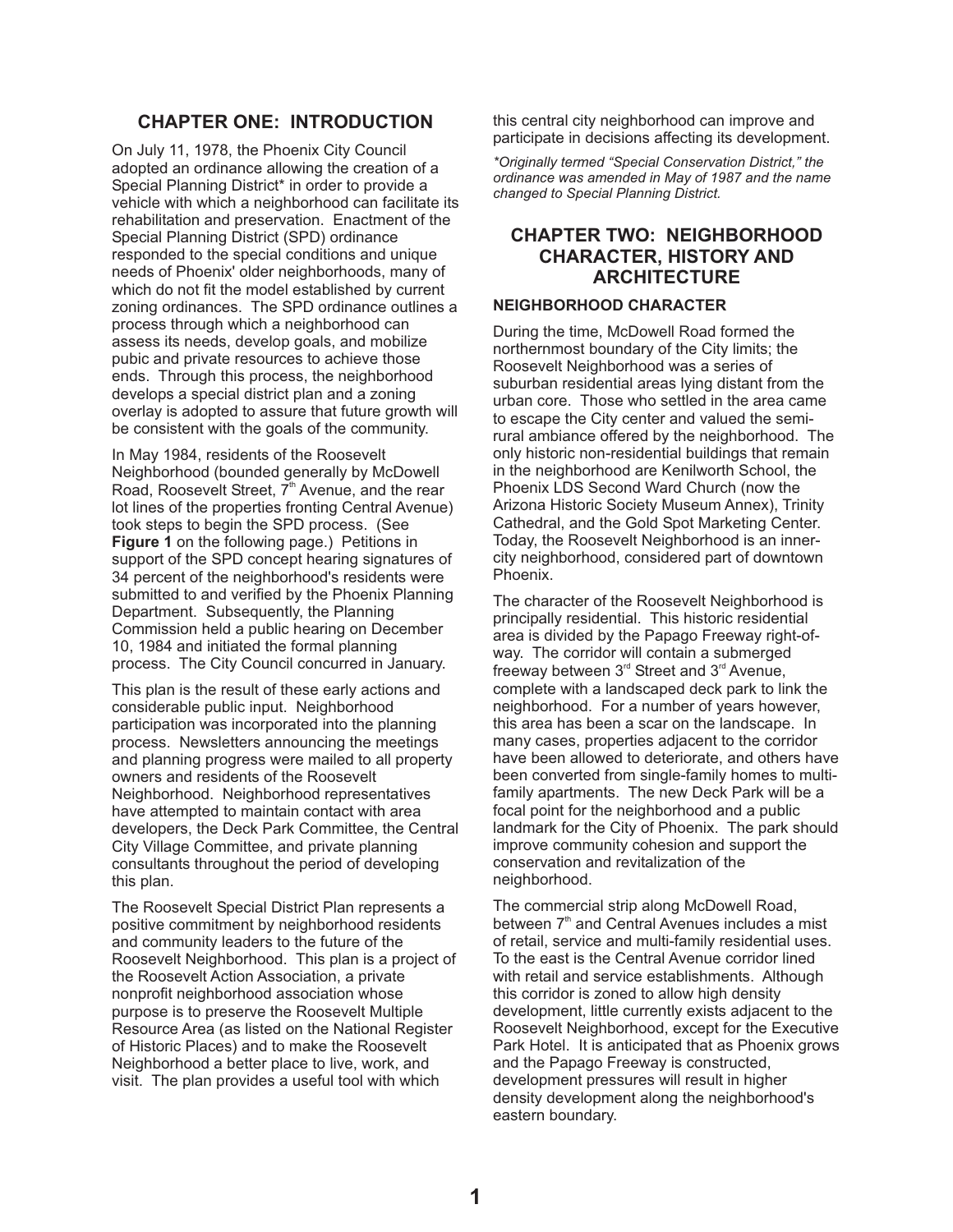



## **BOUNDARY**

**0 330' 1320' 660' SCALE IN FEET**

Prepared by the City of Phoenix Planning Department September 1989

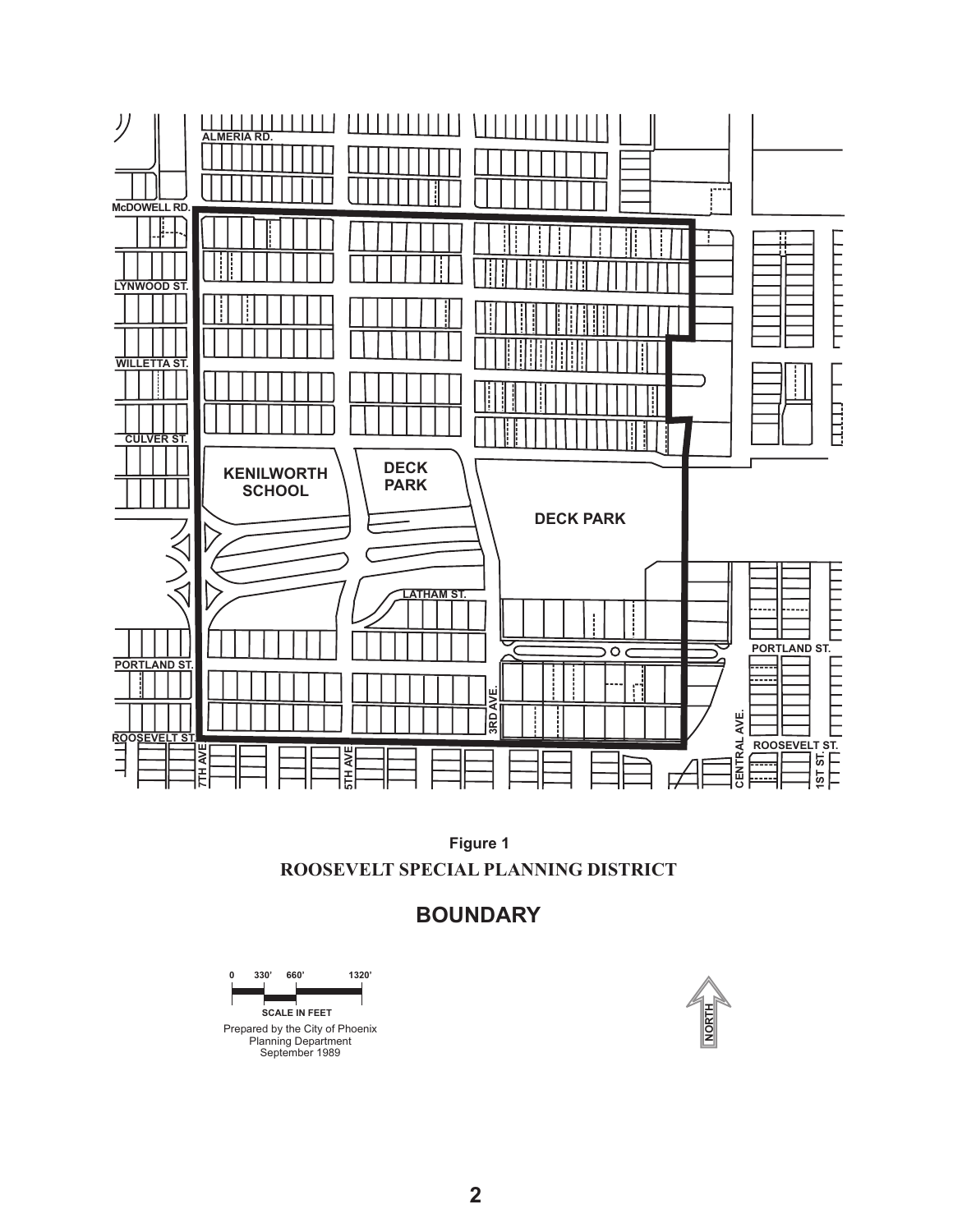#### **Significant Streetscapes**

The Roosevelt Neighborhood contains palm tree lined streets with rows of handsome one, one-half, and two-story residences. A semi-rural ambiance is created through architectural design, site planning, and landscaping. Large gabled bungalows and prairie style apartments feature prominent front porches for outdoor lounging. Residences are typically sited twenty feet from the front property line, with landscaped rights-of-way between the street and sidewalk. The rows of California fan palm trees lining the streets create a visual continuity. The landscaped medians on Portland Street between Central and  $3<sup>rd</sup>$  Avenues form a particularly important neighborhood view corridor.

#### **HISTORY AND ARCHITECTURE**

The land use pattern of the Roosevelt Neighborhood was established during the late 1980s and the early part of the this century when five suburban residential additions to the original Phoenix townsite were developed. The Simms Addition (1893), Kenilworth Addition (1912), and the Blount Addition (1919) grew in a typical grid street pattern with narrow, deep residential lots. These subdivisions formed some of the finest streetscapes of early twentieth century architecture in the City of Phoenix. As Phoenix expanded, major commercial development replaced the residential character of Central Avenue. Continued development of the arterial grid system brought commercial development to McDowell Road.

The residential subdivisions that comprise the Roosevelt Neighborhood include simplified versions of Queen Anne and Neoclassical houses, Bungalows, and eclectic assortment of Period Revival houses, and Prairie School buildings. The Mission Revival style and the Spanish Colonial Revival style began appearing in the neighborhood in 1910 and are still popular as representatives of the "Indigenous" Spanish architecture of the Southwest.

Bungalows were predominant during the middle (1911-1925) and late (1926-1938) phases of the neighborhood's development and, consequently, dominate the landscape of the Roosevelt Neighborhood. Most were one or one-and-onehalf story in elevation and rectangular in plan, but a mix of symmetrical and asymmetrical massing was present. Full-length porches, classically derived columns, dormers, jigsaw cut carpentry, cobblestone, and leaded glass provided additional design diversity.

Scattered among the Bungalow were houses built in an eclectic assortment of Period Revival styles, representing the picturesque movement in architecture. As a result, notable examples of English Cottage Revival, Dutch Colonial Revival, Italian Villa Revival and late Neoclassical Revival houses lent variety to the visual quality of the urban landscape.

By the time the Roosevelt Neighborhood was developed, the use of brick, wood, stone, prefabricated components, and pressed and cast material was commonplace in building construction in Phoenix. The completion of the transcontinental railroad in Arizona in 1883 and 1884 had made the use of imported materials common and relatively inexpensive, and local brick had been available since 1878. The prolific use of wooden shingles, nailed woodwork, and leaded and stained glass throughout the Roosevelt Neighborhood testifies to the ready availability of these materials.

A more detailed understanding of the neighborhood's history may be obtained from the following sources, which constitute part of the appendix to the Roosevelt Neighborhood Preservation and Development Plan:

- Gerald A. Doyle and Associates, the Survey, Vol. I and II, prepared for the Roosevelt Action Association, September 1982. Roosevelt Neighborhood Historic Building
- Gerald A. Doyle and Associates, "Roosevelt Neighborhood Multiple Resources Area National Register Nomination, "March 1983. On deposit at the Arizona State Historic Preservation Office.
- Weisiger, Marsha, Boosters, Streetcars, and Bungalows, Phoenix: Roosevelt Action Association, 1984.

#### **NATIONAL HISTORIC DISTRICTS**

In 1983, the Roosevelt Neighborhood Multiple Resources Area (MRA) was listed on the National Register of Historic Places; the SPD contained within the northern portion of the MRA-north of Roosevelt Street. (See Figure 2 on the following page.) The Roosevelt Neighborhood MRA consists of five historic districts and ten individually significant buildings which lie outside these districts. In all, 262 historic properties in the Roosevelt MRA are listed on, or eligible for, the National Register, either as contributing properties in a historic district or as individually significant buildings. This assemblage encompasses about 80 percent of all buildings constructed during or before 1935in the Roosevelt MRA.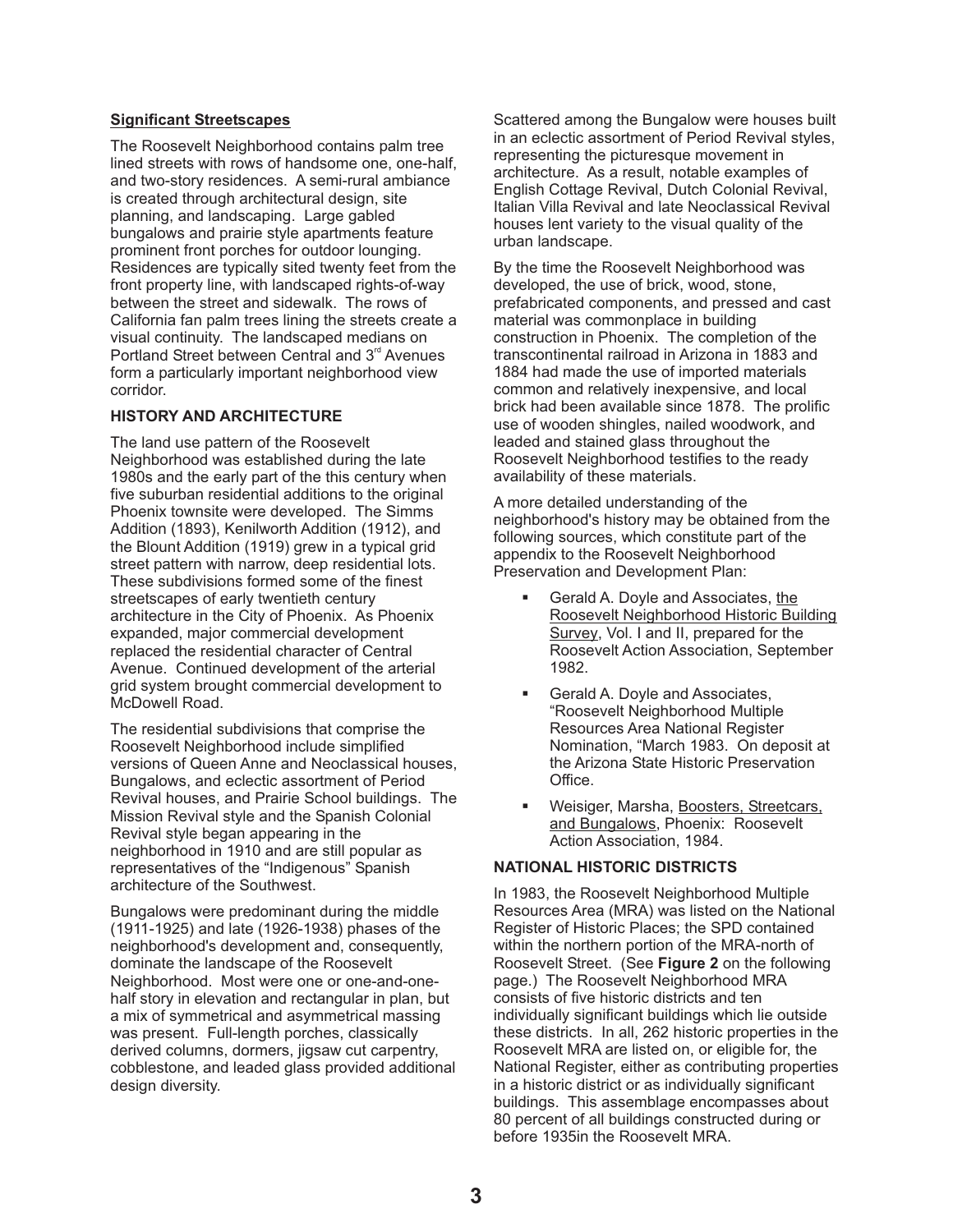

**Figure 2**

**ROOSEVELT SPECIAL PLANNING DISTRICT**

## **ROOSEVELT HISTORIC DISTRICT (Portion North of Roosevelt Street)**

**0 330' 1320' 660' SCALE IN FEET** Prepared by the City of Phoenix Planning Department September 1989

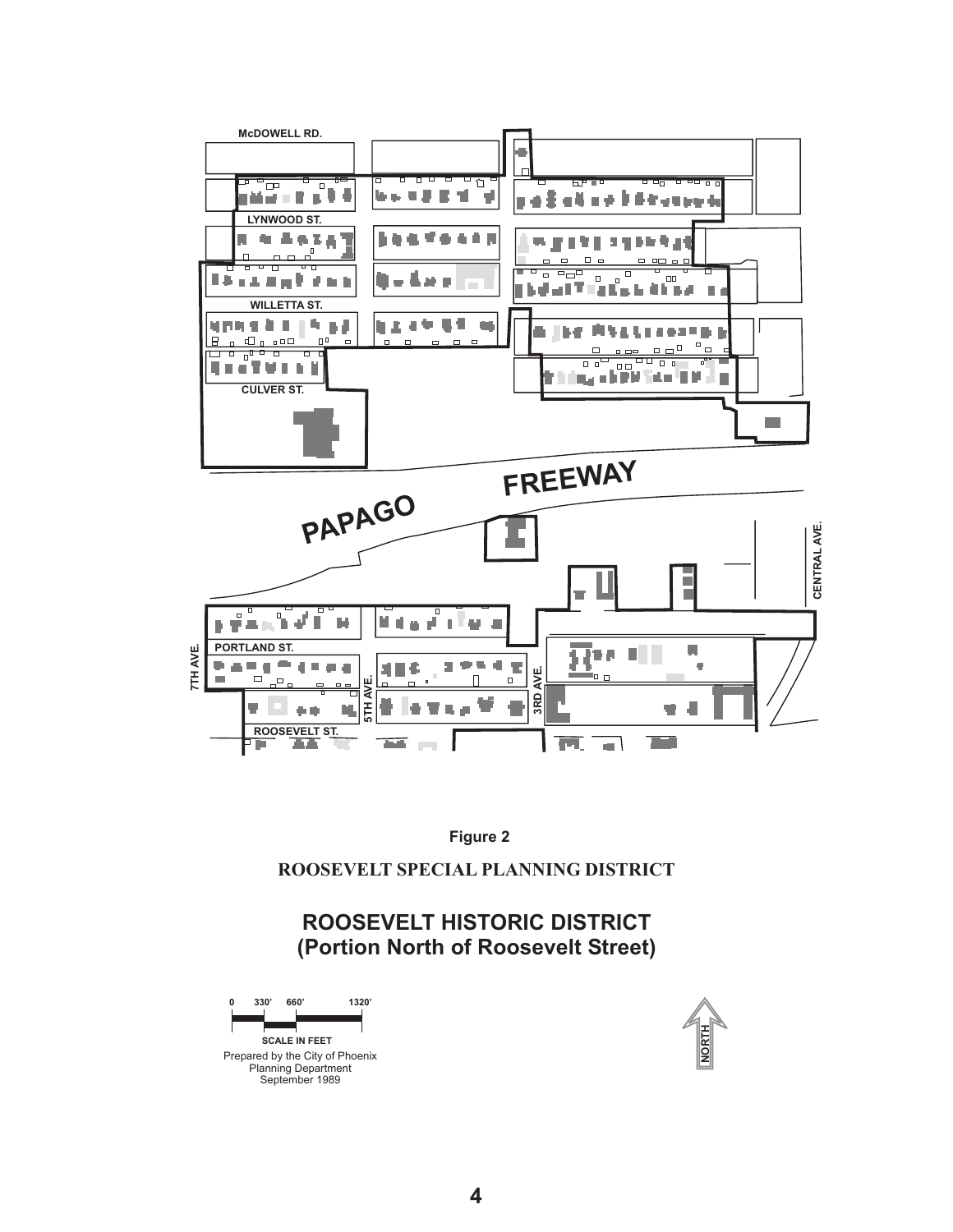The National Register requires streetscapes included within historic districts to evoke a "sense of time and place." To meet this requirement, historic properties must be contiguous, with relatively few intrusive buildings, and they must retain a high level of exterior design integrity. A number of pre-1935 buildings lying outside the Roosevelt MRA's historic districts would have been included had they been contiguous, with fewer intrusions.

#### **HISTORIC AREAS WITHIN THE SPD**

The Roosevelt Historic District has received both local and National Register historic designations for preservation of development constructed between 1897 and 1937. This district crosses the SPD's southern boundary to encompass parts of four major additions and one minor addition to the original Phoenix townsite. This historic district is significant for its variety of architectural styles and for its association with many of the people who molded Phoenix during its formative years.

This historic district is unique in Phoenix as the most intact area demonstrating the progression of local architectural styles. It serves as a microcosm of the City's early development. Examples of Queen Anne, vernacular Neoclassical Revival, Bungalow, Period Revival, Prairie School, and Moderne architecture coexist in the district. An "exclusive apartment house district" for winter visitors on Roosevelt Street and the Gold Spot Marketing Center, one of the City's first shopping centers built to serve a specific residential area, are also significant components of the Roosevelt Historic District.

During the period of significance (1897-1937), much of the Roosevelt Historic District was characterized by streets lined with ash and California fan palm trees. Ornamental light standards topped by globes were erected at frequent intervals, providing street lighting in scale with the architecture. In general, these streets are now graced by the palm trees and other mature landscaping, but the ash trees and light standards are gone.

The Roosevelt SPD contains five separate historic areas (each termed "districts" for the national Roosevelt Multiple Resources District). The City of Phoenix, however, designated one large historic district for the Roosevelt Neighborhood and the following areas or subdivisions constitute parts of that district which are within the SPD. (See **Figure 3** on the following page).

#### **The Simms Addition**

The Simms Addition, which is part of the Roosevelt Historic District and the first to be developed in the Roosevelt SPD, was platted in 1893, soon after the City Beautiful movement was introduced to the American public at the Columbian Exposition in Chicago. The goal of the movement was to create well planned, beautiful cities with lush parks, landscaped boulevards and scenic vistas. The Simms Addition, with its lushly landscaped boulevards flanked by stately homes, was the first Phoenix neighborhood to depart from the established gridiron street plan and be developed according to a planned aesthetic. Contemporary accounts described the boulevard medians as a "street park" with umbrella and ash trees…set too close together...that the sun's rays rarely penetrate the dense foliage." The only remnant of the City Beautiful aesthetic is the Portland Street configuration with its landscaped medians.

#### **The Portland Street Historic Area**

The Portland Street historic area was developed between 1911 and 1927 and exhibits an aura of early twentieth century grandeur unique in the City of Phoenix. This area is actually part of the original Kenilworth Subdivision. It contains 35 large houses in the Bungalow and Period Revival idioms (32 of which are historic). The houses are sited on spacious lots with a landscaped right-ofway giving the illusion of a setback deeper than the actual 20 feet and providing a graceful ambiance. A significant visual element is the rows of California fan palm trees, which line the street today as they did during the period of significance (1911-1930).

The area was originally developed as a "streetcar suburb". The Kenilworth Line, financed by the subdivision's early developers, the Hartranft-Tweed Company, ran from its origin at 2<sup>nd</sup> Avenue and Washington Street, up 5<sup>th</sup> Avenue to its terminus just north of McDowell Road. The streetcar made the addition easily accessible to the central business district, an amenity that was heavily promoted in advertisements for the residential tract. Early development in the Kenilworth Addition focused on Portland Street, which quickly became a showcase neighborhood and home for many of the City's leaders. The district is also notable for its outstanding assemblage of architecture, including Bungalows and houses designed in the Italian Villa, Mission Revival, Spanish Colonial Revival, and Prairie School styles.

#### **The Kenilworth Historic Area**

The Kenilworth Historic District includes 70 buildings (69 of which are historic), and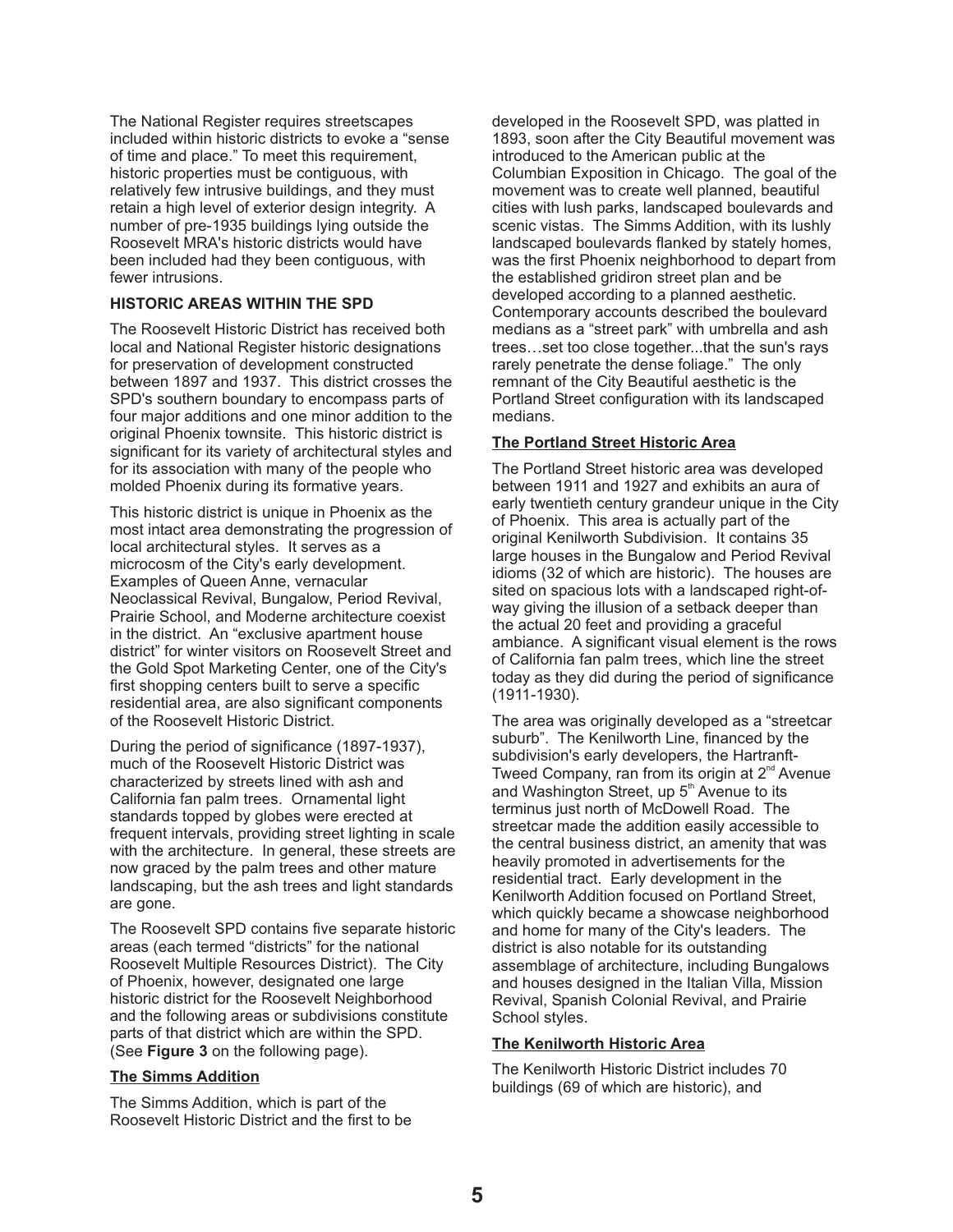



## **HISTORIC SUBDIVISIONS**

**0 330' 1320' 660' SCALE IN FEET** Prepared by the City of Phoenix Planning Department

September 1989

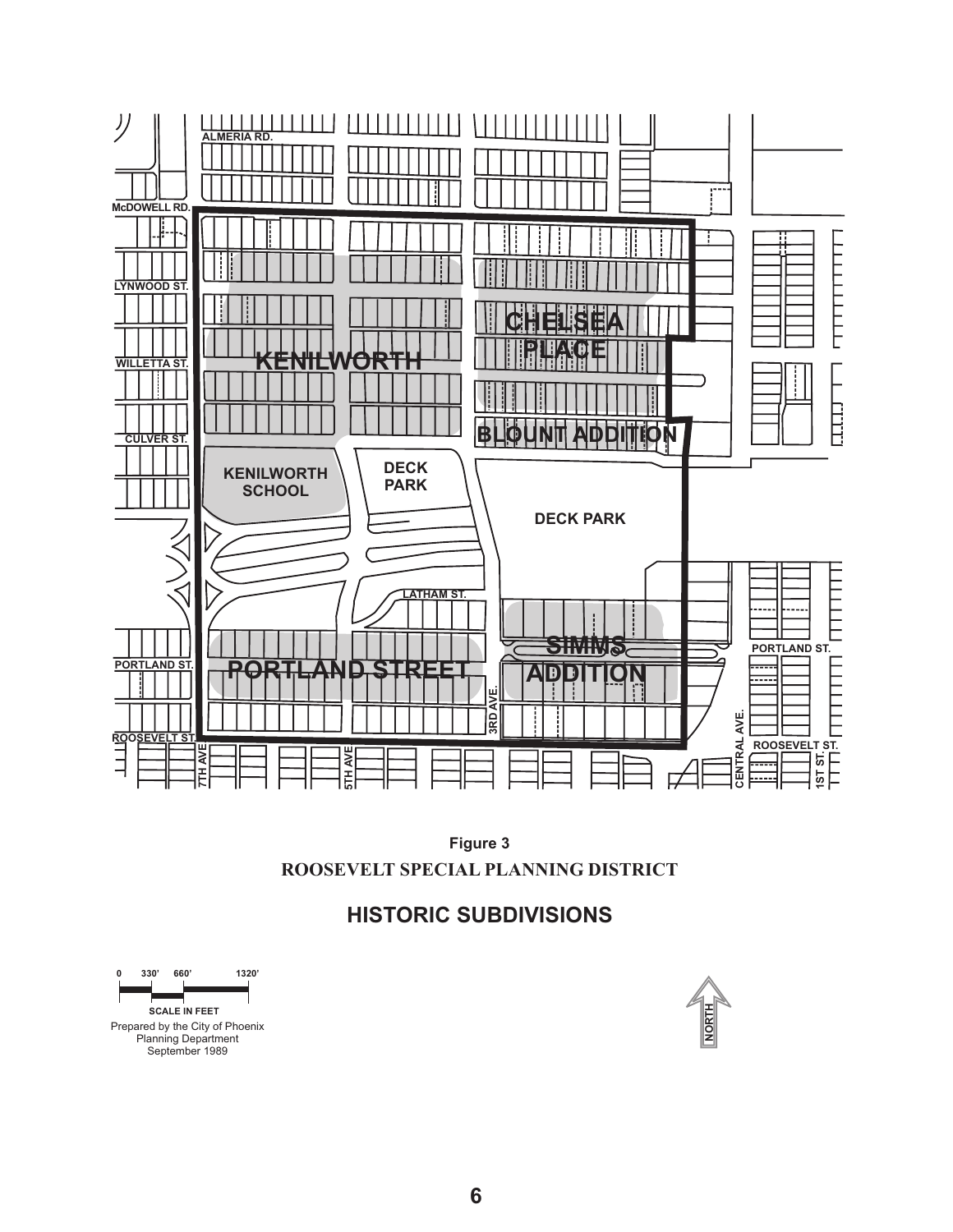encompasses that part of the Kenilworth Addition lying north of the Papago Freeway. Rows of California fan palm trees lining the streets evoke an aura of early twentieth century Phoenix. The district is significant for its variety of Bungalow interpretations and notable Period Revival architecture and for its association with a number of significant persons in the history of Phoenix.

By 1920, the popularity of the automobile began to eclipse the importance of the streetcar in the area. The influence of the automobile can be seen in the architecture of the Kenilworth Addition. Porte-cocheres were designed as an integral part of the houses, covering driveways that led to detached garages at the rear of the properties. Growth in the Kenilworth Addition was further spurred by the opening of Kenilworth School (listed on the National Register in 1982) in September 1920.

#### **The Chelsea Place Historic Area**

The Chelsea Place Historic District was developed between 1912 and 1930 and includes 62 buildings (58 of which are historic). This district has changed little since the period of significance (1912-1935). Its intact residential character, the variety of Bungalows and Period Revival houses, and the California fan palm trees that line streets, combine to create a distinctive sense of time and place.

The district is significant for its status as an intact, early example of a developer's subdivision, for its assemblage of Bungalow designs, and for its association with a number of significant persons in the history of Phoenix. The addition was originally graced by attractive street entranceways, made of case concrete, at the intersections of Lynwood and Willetta Streets with Central Avenue.

One of the finest assemblages of Bungalows of Phoenix is within Chelsea Place. These Bungalows range from detailed Craftsman Bungalows to modest interpretations of the California Bungalow. Interesting variations with JapoSwiss, Neoclassical Revival, and Egyptian details may also be found.

#### **The Blount Addition**

The Blount Addition Historic District is significant as the best assemblage of Period Revival style buildings within a single streetscape in the Roosevelt Neighborhood. It is a continuation of the development of the Chelsea Place subdivision and forms the northern boundary of the Deck Park. The Addition includes eighteen buildings and their associated outbuildings.

The Blount Addition was developed between 1924 and 1928, with some infill occurring as late as 1952. This area is unique in that relatively few of the houses are Bungalows. The designs of most of the houses reflect the Period Revival styles, particularly English Cottage Revival and Spanish Colonial Revival. The gabled rooflines and the similarity of materials and design create a visually cohesive and harmonious streetscape. The Blount Addition has changed little since the period of significance (1919-1935). The landscaped right-of-way between the street and the sidewalk makes the setback appear deeper than the actual twenty feet. In some instances, the original landscaping with California fan palm trees is also intact.

#### **CHAPTER THREE: NEIGHBORHOOD ANALYSIS**

This section of the Special District Plan documents the existing land use patterns within the Roosevelt Neighborhood, examines the City of Phoenix Zoning Districts which have guided growth and development in the area, and identifies areas of special concern, major area studies and circulation characteristics.

As the City of Phoenix has expanded, commercial and multi-family developments have encroached into the neighborhood from the intensely developed corridor along Central Avenue. In addition, the residential area was severely impacted by the unsightly effects of land clearing and freeway construction. The Deck Park was planned at Central Avenue to minimize the negative impacts of the freeway and provide recreational space for nearby areas.

**Figure 4** on the following page identifies the existing land use pattern which is characterized by

- a) commercial development along McDowell Road,
- b) predominantly single-family developments on both sides of the Papago Freeway west of 3 $^{\prime\prime}$  Avenue, and in the area north of the freeway east of  $3<sup>rd</sup>$  Avenue and,
- c) a mix of single-family, multi-family, and vacant lots south of the freeway and east of 3<sup>rd</sup> Avenue.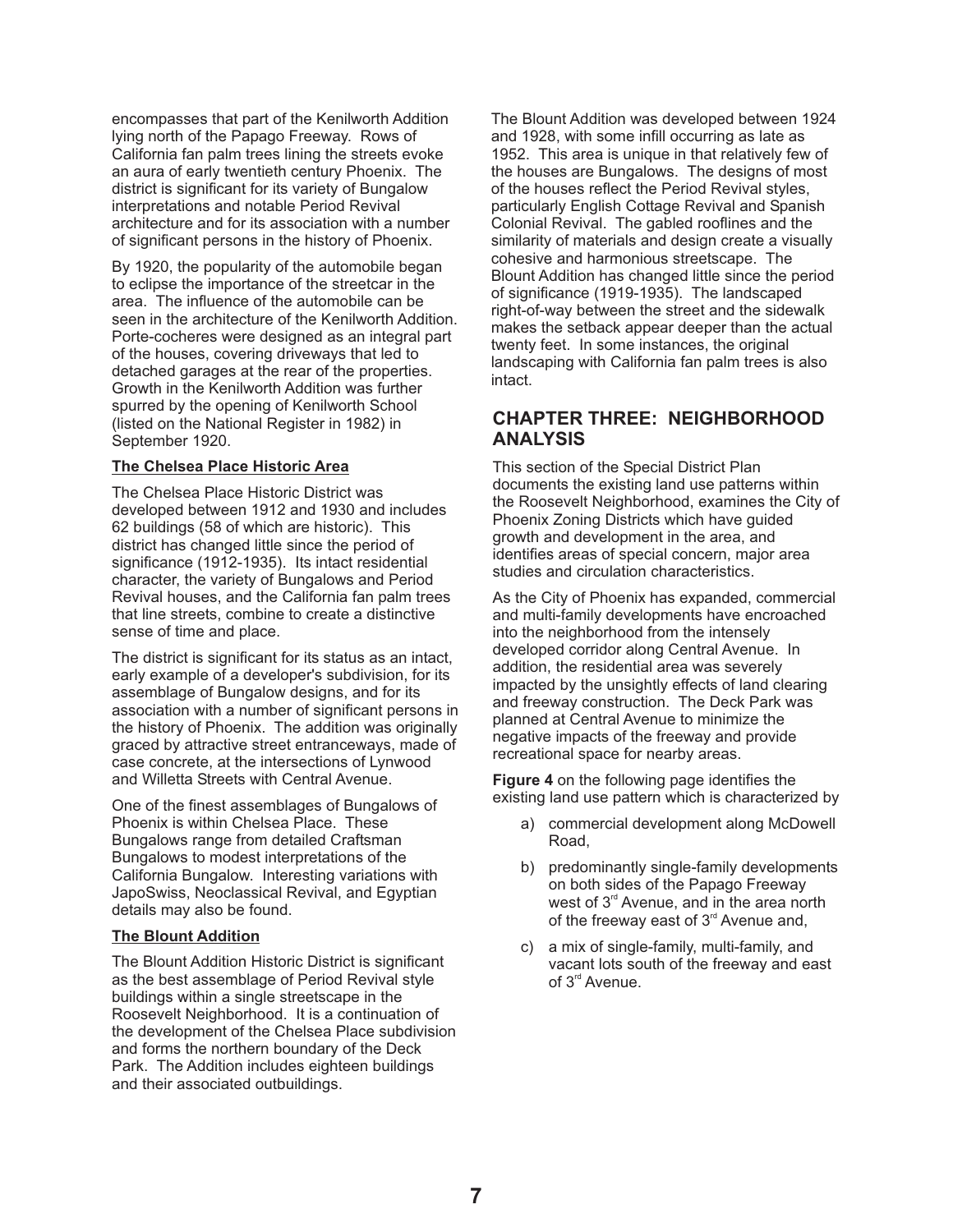

Note: Generalized land use shown outside district boundaries.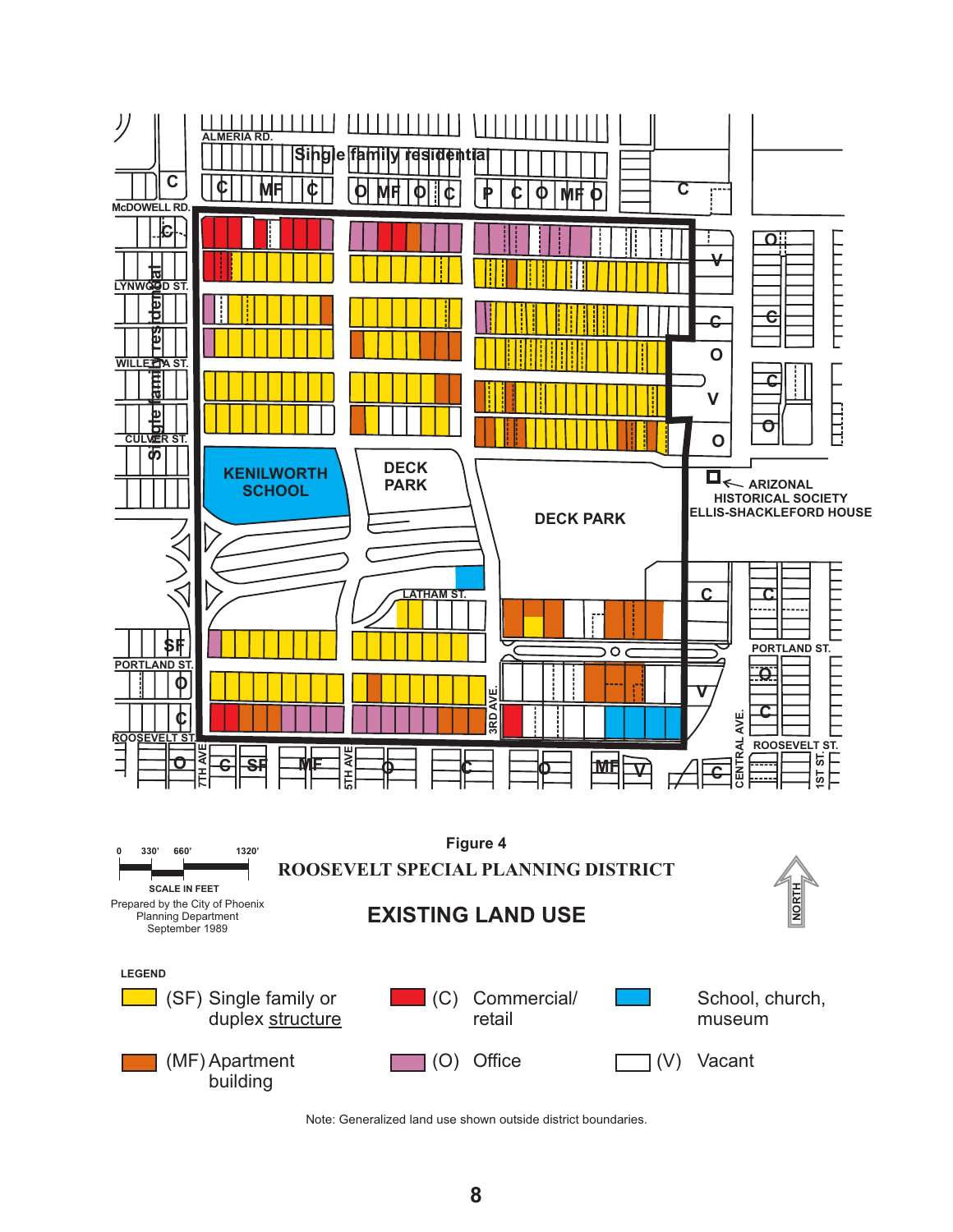Multi-family uses are allowed throughout the neighborhood by the existing zoning. Figure 4 differentiates between single-family or duplex structures (sometimes including a guest house) and apartment buildings which generally consist of four or more units.

#### **EXISTING ZONING**

The existing zoning allows for four general categories of land use within the Roosevelt Neighborhood: single-family and multi-family residential, office commercial, and parking. **Figure 5** on the following page, "Existing Zoning", identifies the location of the different zoning districts. Zoning districts provide the framework for how land can be developed in the area. The zoning districts in the Roosevelt Neighborhood are listed below with the corresponding type of land use allowed.

#### **Zoning Category Uses Allowed**

| ,,,,,,,,, | ------------                               |
|-----------|--------------------------------------------|
| $R-4$     | Single-family, apartments                  |
| R-4A      | Single-family, apartments (higher density) |
| $R-5$     | Single-family, apartments, offices         |

- C-1 Retail commercial, retail, offices or residential
- C-2 General commercial, retail, offices or
- P-1 Parking
- RI Residential infill overlay (combines with underlying zoning)
- HP Historic preservation overlay (combines with underlying zoning)

These zoning districts all have height restrictions. In addition, high-rise incentive zoning exists along portions of Central Avenue adjacent to the Roosevelt Neighborhood. The residential infill district (R-I) would permit slightly greater densities and other features not permitted by the underlying district.

#### **AREAS OF SPECIAL CONCERN**

Based upon evaluation of the existing land uses and the zoning requirements established by the City of Phoenix, the primary areas of concern are those where potentially incompatible land uses interface. The areas of special concern are:

- The residential area along the north side of Lynwood Street which borders commercial uses on McDowell Road;
- The east ends of Lynwood, Willetta, and ٠ Culver Streets which may be negatively influenced by Central Avenue development;
- Portland Street between Central Avenue and 3<sup>rd</sup> Avenue which has a high proportion of vacant lots and is adjacent to Deck Park;
- Lots along and near  $7<sup>th</sup>$  Avenue due to traffic volumes;
- The areas that border the Papago Freeway Corridor and;
- Vacant lots along Latham Street due to proximity to the freeway and  $3<sup>rd</sup>$  Avenue.

These areas should receive special attention from a land use and zoning standpoint so that development can evolve in a manner compatible with the existing neighborhood fabric and historic buildings.

#### **AREA STUDIES**

12 and are described below: As one of the oldest neighborhoods in central Phoenix, the Roosevelt Neighborhood is a focal point for many planning and design studies being conducted in an effort to direct and enhance growth in central Phoenix. These studies and other area plans are shown on Figure 6 on page

General Plan for Phoenix including the Central City Village Plan

The Central City Village Committee's responsibility has been to prepare the future land use plan for the Phoenix Central City Urban Village, which includes the Roosevelt Neighborhood. The committee's recommendations to the Phoenix Planning Commission and City Council reflected, to some degree, the points of view of all of the committees studying the area, including recommendations from the Roosevelt Action Association. The Central City Village Committee recommended a land use concept for the Roosevelt Neighborhood that maintains the character established by existing development. McDowell Road and Central Avenue remain high intensity commercial development corridors while the interior of the neighborhood remains primarily single-family, even along the Papago Freeway. These recommendations have been incorporated into the adopted General . Plan for Phoenix: 1985-2000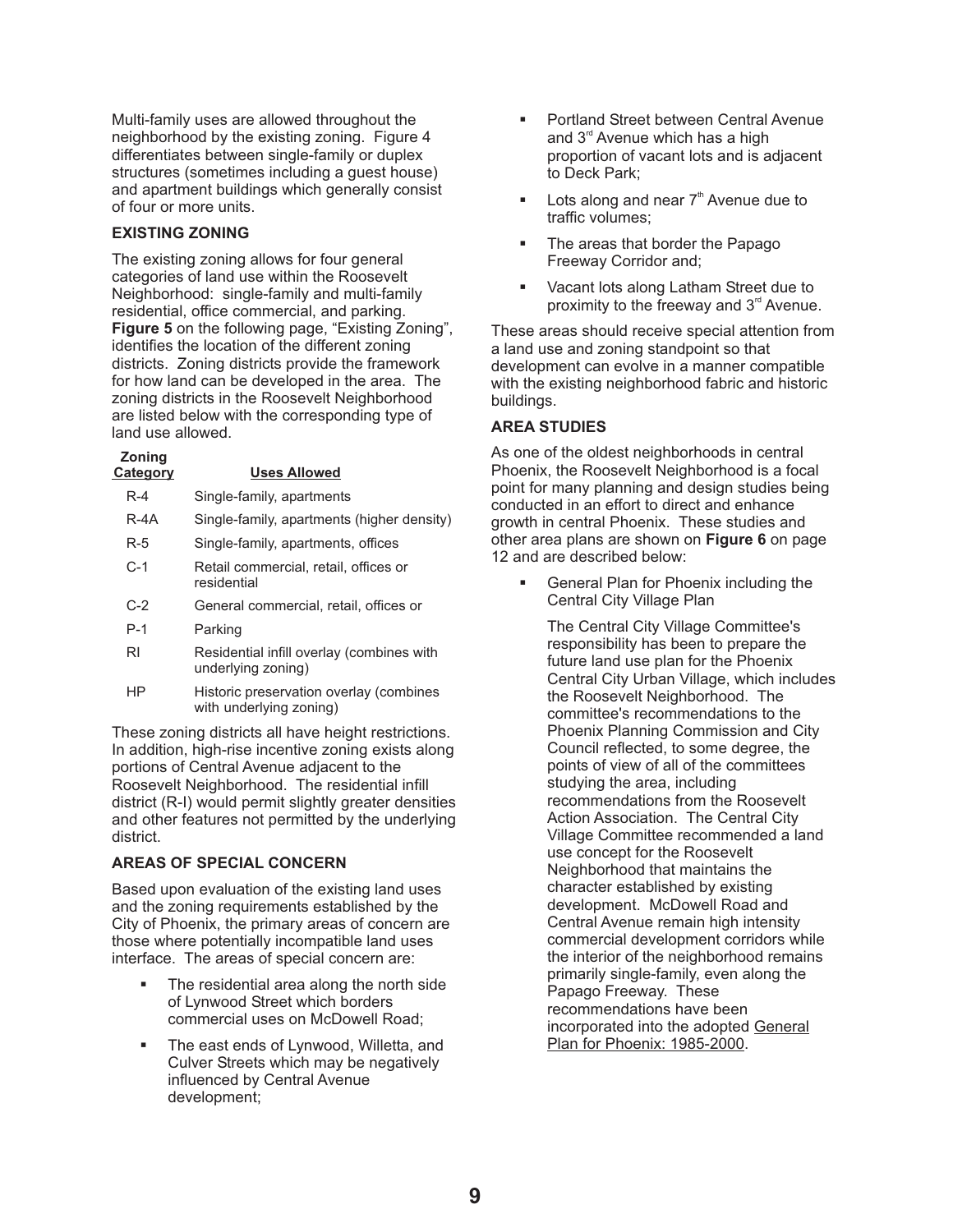



## **EXISTING ZONING**



Note: Generalized zoning shown outside district boundaries.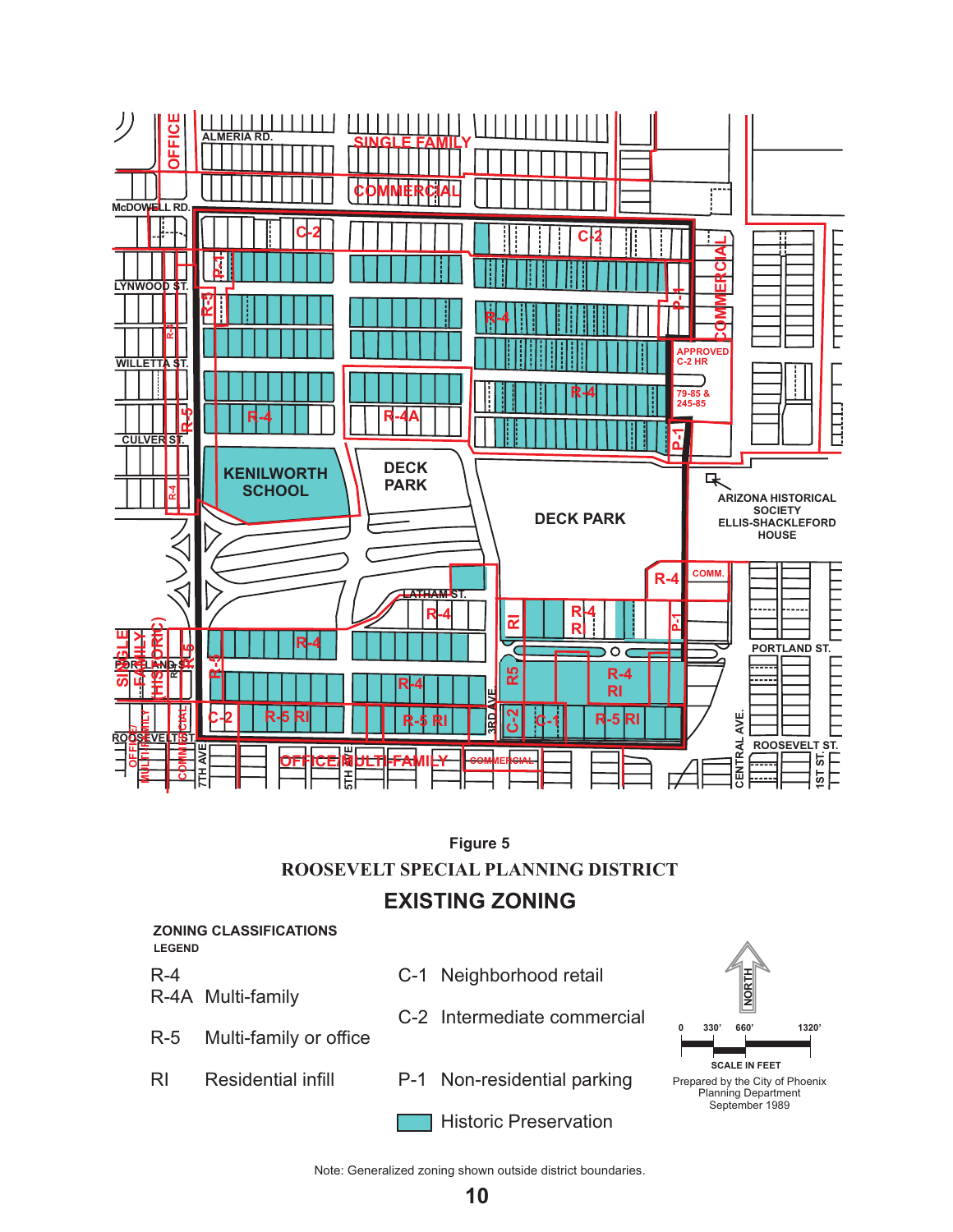Phoenix Downtown Specific Plan

This will be a refinement of the Phoenix General Plan which will provide more specific guidance in the core and the Downtown Redevelopment Area of the Central City Village.

The Downtown Redevelopment Plan

Adopted in 1979, this plan provides the basis for initiation and coordination of a variety of public and private actions for revitalizing the downtown area.

The Deck Park Plan

This plan provides the design of the proposed Papago Freeway Deck Park and surrounding area from  $3<sup>rd</sup>$  Avenue to 3<sup>rd</sup> Street. The Deck Park Committee, with representatives from City, State, and Federal agencies, developed a concept plan which was presented to the City Council and accepted on October 7, 1986.

Arts District

This plan provides a guide to combine arts and commercial development in the area generally bounded by 1<sup>st</sup> Avenue and 3<sup>rd</sup> Street from the Deck Park to Hoover Street.

Willo, Story, and Encanto Vista SPD's

These plans have been developed and adopted as Special Planning Districts to preserve the neighborhood while encouraging improvements.

#### **CIRCULATION**

The Papago Freeway bisects the Roosevelt Neighborhood with an interchange at  $7<sup>th</sup>$  Avenue and exits at  $3<sup>rd</sup>$  and  $5<sup>th</sup>$  Avenues for high occupancy vehicles. In order to preserve neighborhood integrity and abate noise, the Papago Freeway is depressed from the surrounding terrain with vertical concrete retaining walls. To further minimize the impact of the freeway on the Roosevelt Neighborhood, a park covering the freeway from  $3<sup>rd</sup>$  Avenue to  $3<sup>rd</sup>$  Street is under construction along with intensive landscaping along the upper borders of the freeway at interchanges.

The Phoenix Transit System operates a city-wide bus system, which serves the Roosevelt Neighborhood well with routes along Central Avenue, McDowell Road, and 7<sup>th</sup> Avenue.

Pedestrian traffic in and around the Roosevelt Neighborhood is expected to greatly increase with the completion of the Deck Park. Sidewalks are placed on both sides of the streets throughout the Roosevelt Neighborhood. Although no potentially hazardous pedestrian conditions exist, in many areas the sidewalks show their age and lack of maintenance with cracks and weeds. This could cause an inconvenience for handicapped people.

Bicycle paths are located on  $3<sup>rd</sup>$  and  $5<sup>th</sup>$  Avenues. Although the deteriorated state of the bike lanes currently makes them difficult to see, improvements are scheduled. Third Avenue will be improved with restriping, sidewalk widening and signing by the end of 1989. Fifth Avenue is scheduled to be improved with similar improvements during 1992-93. Most residential streets do not warrant separate bicycle facilities, but on  $3<sup>rd</sup>$  and  $5<sup>th</sup>$  Avenues, adequately marked and well maintained bike lanes could promote greater usage and increased safety

#### **CHAPTER FOUR: NEIGHBORHOOD GOALS**

The goals provided in this chapter are derived from issues identified through analysis of the data in the preceding chapter, and from discussion during the Neighborhood Issue Identification workshop, held November 12, 1984. This workshop was attended by more than 30 persons. The participants represented business people, property owners, real estate personnel, and residents of the Roosevelt Neighborhood. The participants at the workshop identified specific issues they felt must be addressed in preparing the Roosevelt Special District Plan. Thirty-eight specific items were identified in the areas of Land Use/Development, Housing, Urban Design/Open Space, Circulation, and Crime and Security. (See ) **Appendix A.**

An evaluation of the identified issues reveals that the concerns of the residents of the Roosevelt Neighborhood fall within four major categories:

- Preservation of the past and existing neighborhood character(s)
- Assuring compatibility between old and new development
- Provision of neighborhood amenities
- Development of a safe neighborhood

The goals that follow will guide future development in the neighborhood in order that the Roosevelt SPD can be preserved and developed in a manner that will enhance the historic nature of the area and provide a high quality of life for its residence.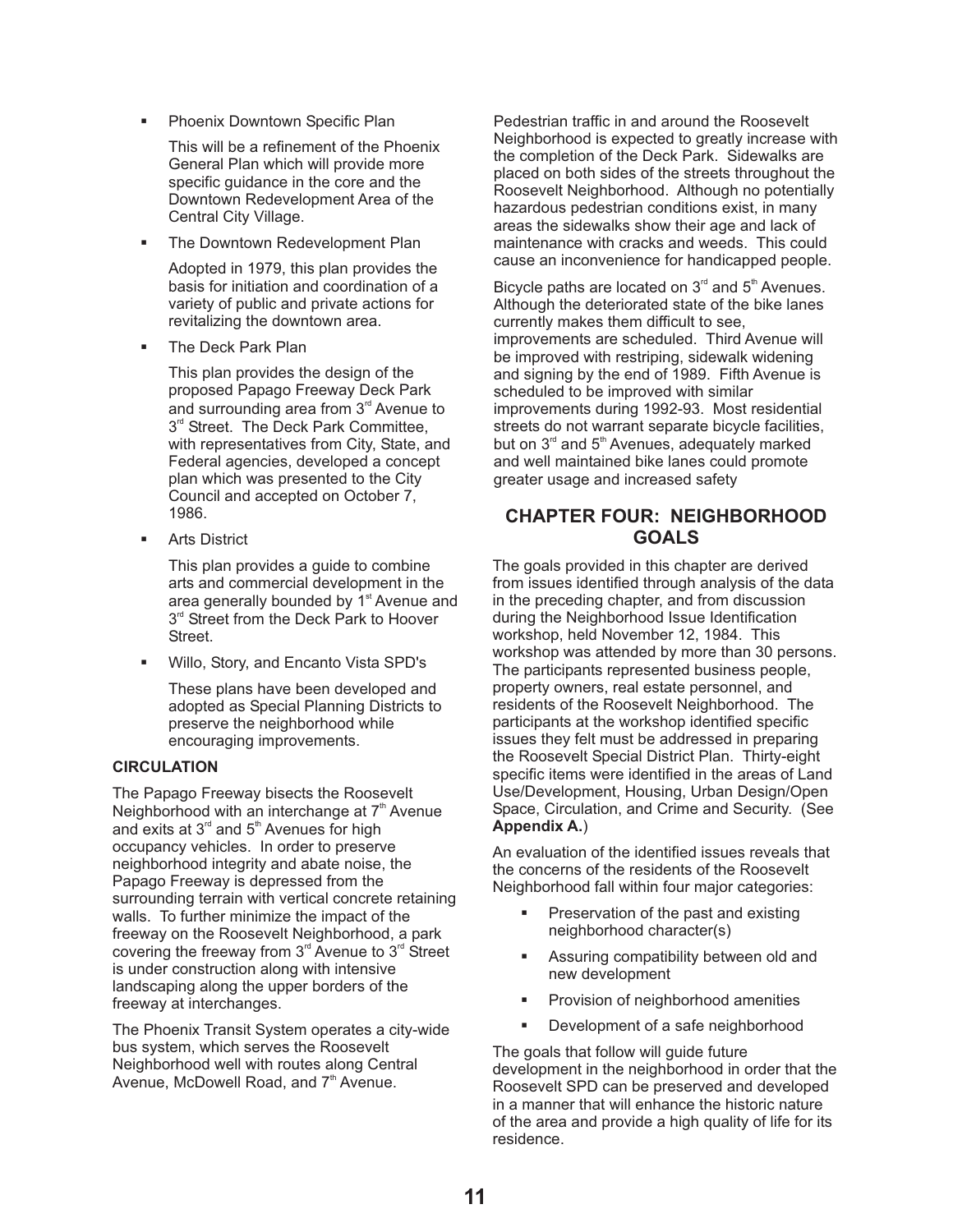

**ROOSEVELT SPECIAL PLANNING DISTRICT Figure 6**

## **PLANNING AREAS IN VICINITY**

**LEGEND**

| <b>Planning areas shown</b>                          |                                       |   |                                                                                 |
|------------------------------------------------------|---------------------------------------|---|---------------------------------------------------------------------------------|
| <b>Story SPD</b>                                     | Deck Park                             |   |                                                                                 |
| <b>Willo SPD</b>                                     | <b>Arts District</b>                  |   |                                                                                 |
| <b>Encanto Vista SPD</b>                             | Downtown<br><b>Redevelopment Area</b> |   | <b>NORTH</b>                                                                    |
| <b>Roosevelt Historic District</b>                   | <b>Central Avenue</b>                 | 0 | 1/2<br>1/4<br><b>SCALE IN MILES</b>                                             |
| <b>Encanto Palmcroft Historic</b><br><b>District</b> | <b>Improvement District</b>           |   | Prepared by the City of Phoenix<br><b>Planning Department</b><br>September 1989 |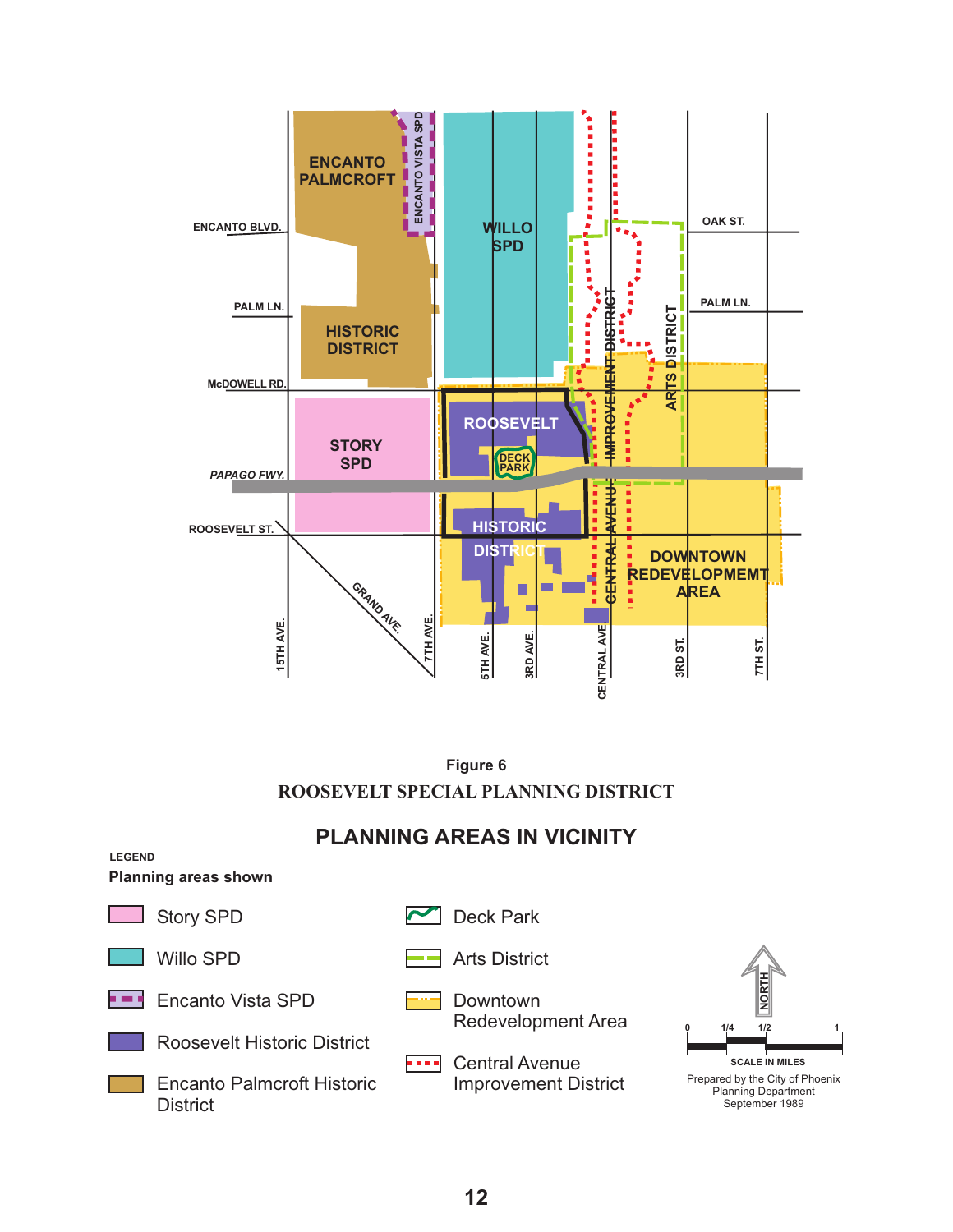#### **GOALS**

- *1. This historic character and unique identity of the neighborhood should be preserved and strengthened*
- *2. The predominantly residential character of the neighborhood should be preserved with consideration of appropriate zoning changes where compatible with existing uses.*
- *3. Retail development should be encouraged in appropriate locations.*
- *4. New development that is compatible with the character of the neighborhood should be encouraged.*
- *5. Sound housing throughout the neighborhood should be preserved while programs to improve deteriorated housing should be implemented.*
- *6. Traffic impacts on the neighborhood should be minimized.*
- *7. A safe and enjoyable pedestrian/bicycle system throughout the neighborhood should be created.*
- *8. Excess public lands should be utilized to established open space for the neighborhood.*

#### **CHAPTER FIVE: POLICIES AND PLAN RECOMMENDATIONS**

This chapter provides specific strategies in the form of policies and recommendations for preserving and enhancing the character and identity of the Roosevelt Neighborhood.

Through the cooperation of the residents of the Roosevelt Neighborhood, the City of Phoenix and others interested in preserving a portion of Phoenix's history, the strategies and concepts embodied in this chapter should be utilized to enhance the historic potential and livability of the Roosevelt Neighborhood. It is hoped that the implementation of this Special District Plan will result in reestablishing the Roosevelt Neighborhood as one of the premier neighborhoods in Phoenix.

This chapter is presented in six subsections:

- 1. Land Use
- 2. Preservation and Rehabilitation
- 3. Circulation
- 4. Public Art
- 5. Streetscape
- 6. Landscaping

Each of these subsections provides policies and recommendations which are intended to provide the Roosevelt Neighborhood and the City of Phoenix with a framework within which to promote compatible new development in the area, stimulate continued neighborhood revitalization, and preserve the existing historic character of the neighborhood.

#### **LAND USE**

Figure 7, "Proposed Land Use," illustrates recommended land use types within the Roosevelt Neighborhood. The purpose of the Proposed Land Use Plan is to establish a policy as to the desired future use of land within the district. This policy, in itself, does not alter existing uses, but acts as a guide for decision making regarding future development requests. The Circulation Plan and the Streetscape Plan, which are illustrated in the following sections of this chapter, are intended to complement the Proposed Land Use Plan.

These plans form the nucleus of the Special District Plan. All of the plans, if used as decisionmaking guides by the Roosevelt Action Association and the City of Phoenix, will serve to preserve and enhance the historic character of the Roosevelt Neighborhood.

Due to the unique and historic character of the Roosevelt Neighborhood, great care must be taken in allowing only development that is compatible with the neighborhood. To assure compatible development, the area must be developed on the basis of historically accurate design plans and according to established design standards.

The proximity of the neighborhood to Central Avenue, where high-rise development can be expected, enforces the need for adequate buffering and landscaping between residential and non-residential developments. The location of the neighborhood near the heart of Phoenix requires that attention be given to overall design details that will help retain the identity of the historic neighborhood.

#### **Land Use Policies and Recommendations**

1. Retain the existing single-family character and the current zoning for properties adjacent to Lynwood, Willetta, Culver, Latham and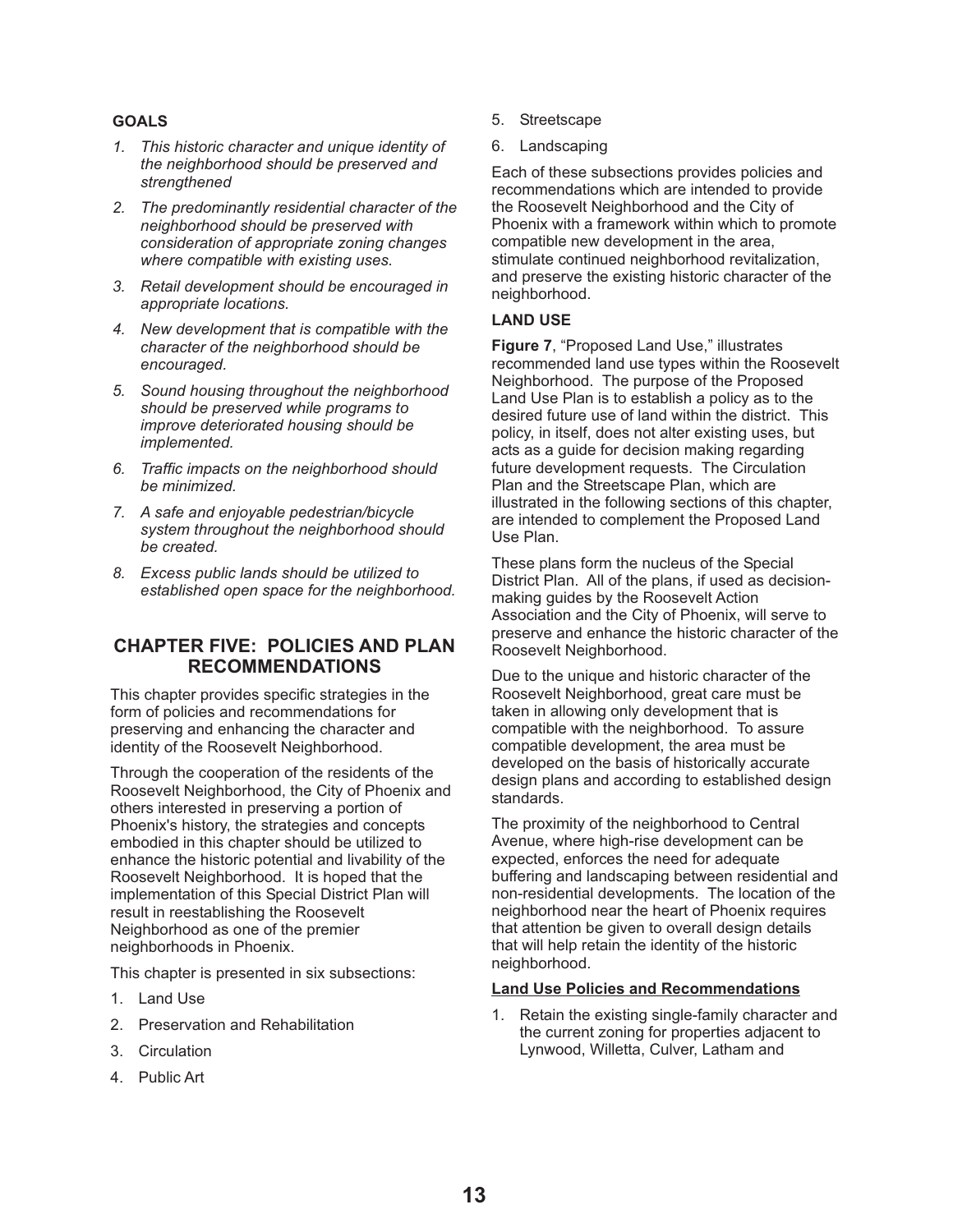

**ROOSEVELT SPECIAL PLANNING DISTRICT Figure 7**

## **PROPOSED LAND USE**

- S-F Single-family
- M-F Multi-family
- O/M-F Office or multi-family
- R/S Retail/service commercial
- P Parking



Note: see text for explanation of land use map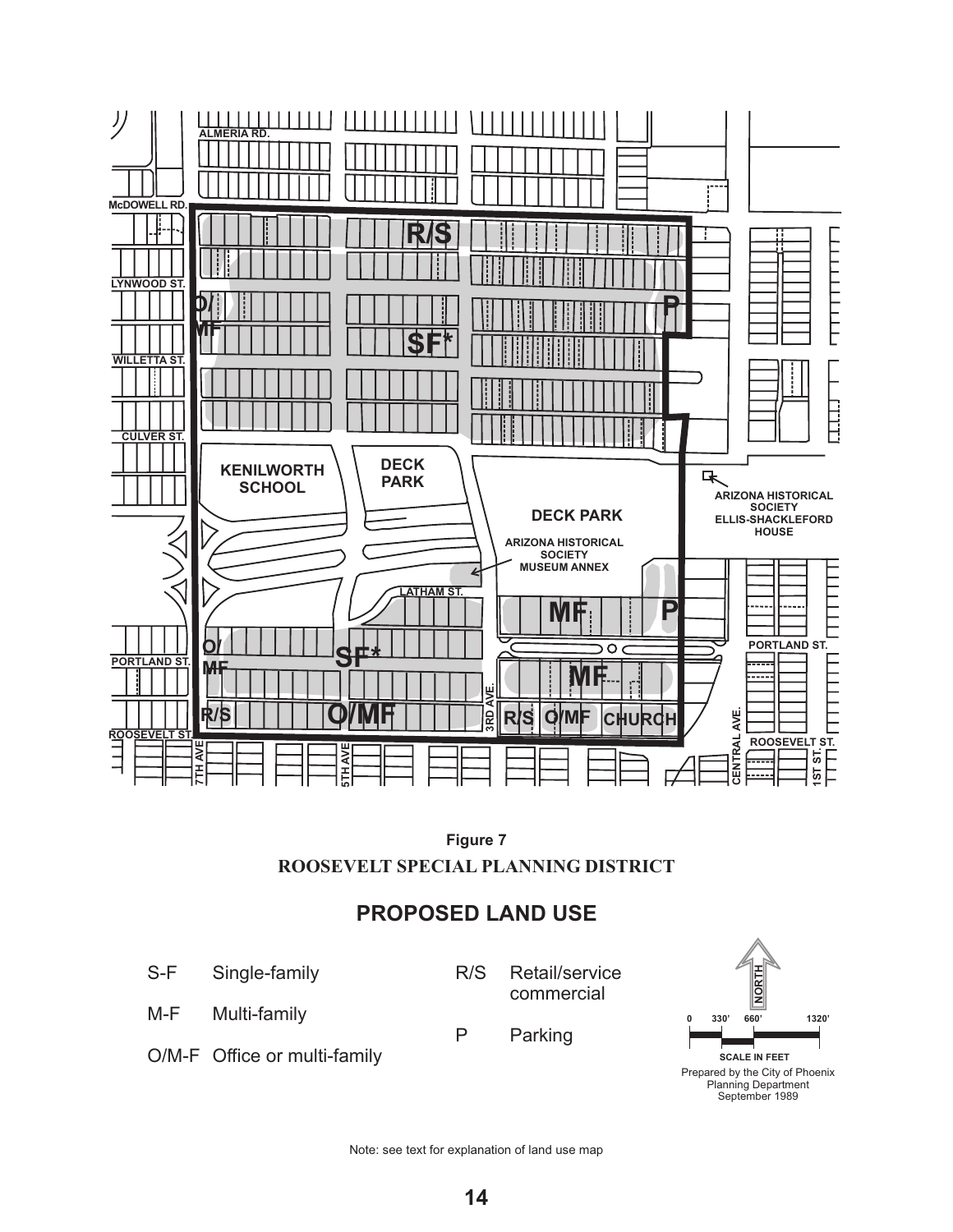Portland Streets.

- 2. Discourage requests for additional group homes and requests for the expansion of group homes. Only facilities which are compatible with the neighborhood should have permits renewed.
- 3. Encourage the rehabilitation of existing residential and non-residential uses.
- 4. Encourage relocation of historic single-family homes to vacant lots within the neighborhood as approved by the Historic Preservation Commission.
- 5. New construction located outside the historic overlay should be compatible with the historic context of the neighborhood.
- 6. Any development proposals or land use changes requiring rezoning or use permits should be reviewed by the Roosevelt Action Association. Recommendations shall be submitted to the City of Phoenix for consideration.
- 7. At the time any property between McDowell Road and Roosevelt Street and between Central and  $7<sup>th</sup>$  Avenues is posted for a public hearing, an additional posting should be placed at the nearest intersections of  $3<sup>rd</sup>$  and  $5<sup>th</sup>$  Avenues to the property in question. A representative of the Roosevelt Action Association should also be notified of all Planning and Development Services Department hearing within the above boundaries.
- 8. Encourage underground placement of any new or replaced utility wires. The Roosevelt Neighborhood should work closely with utility companies to mitigate adverse visual effects of any large utility projects. Public hearings should be held for installation of new 69,000 KVA lines within the SPD.

#### **HISTORIC PRESERVATION AND REHABILITATION**

The boundary of the Historic Preservation overlay zoning district is shown on Figure 2. The Historic Preservation overlay zoning district has established a building permit application review process. This review is conducted by the City of Phoenix Historic Preservation Commission, and covers exterior changes (such as alterations, new construction, demolition, and moving buildings).

#### **Historic Preservation Policies and Recommendations**

- 1. Support the City of Phoenix Historic Preservation Commission application review process to assure architecturally compatible development.
- 2. Encourage relocated or new structures of historically compatible design to be placed on vacant parcels within the district.
- 3. Replace intrusive buildings when possible with relocated or new compatible structures.
- 4. Encourage new commercial development at 3<sup>rd</sup> Avenue and Roosevelt Street to be architecturally compatible with the historic character of the original commercial development.
- 5. Preserve the historic contractors' stamps and "signature" designs when sidewalks are repaired.
- 6. Preserve the existing trolley exhibit and encourage construction of a trolley loop from the Shackelford House through the Deck Park as proposed by the Deck Park Committee.

#### **CIRCULATION**

The Circulation Plan for the Roosevelt Neighborhood is shown on Figure 8. Following are circulation policies and recommendations. Implementation of these policies should be coordinated by the Roosevelt Action Association through various funding mechanisms such as private developers or improvement districts.

#### **Circulation Policies and Recommendation**

- 1. Encourage installation of a loop street connecting Culver, Willetta and possibly Lynwood Streets to facilitate traffic flow and neighborhood parking access. (See Appendix B for street design examples for this area). Brick paving on the loop street and on Culver Street would create an atmosphere of a private drive and discourage public through traffic. Access off Central Avenue on to Culver should be limited to the Arizona Historical Society Museum parking lot which may have a connection to the Deck Park parking lot.
- 2. Encourage installation of a left turn arrow from Central Avenue to McDowell Road.
- 3. The Lynwood Street entrance from Central Avenue will have reproductions of original entrance gates located east of the proposed loop street exit on Lynwood. The street will remain open two ways but will be narrowed at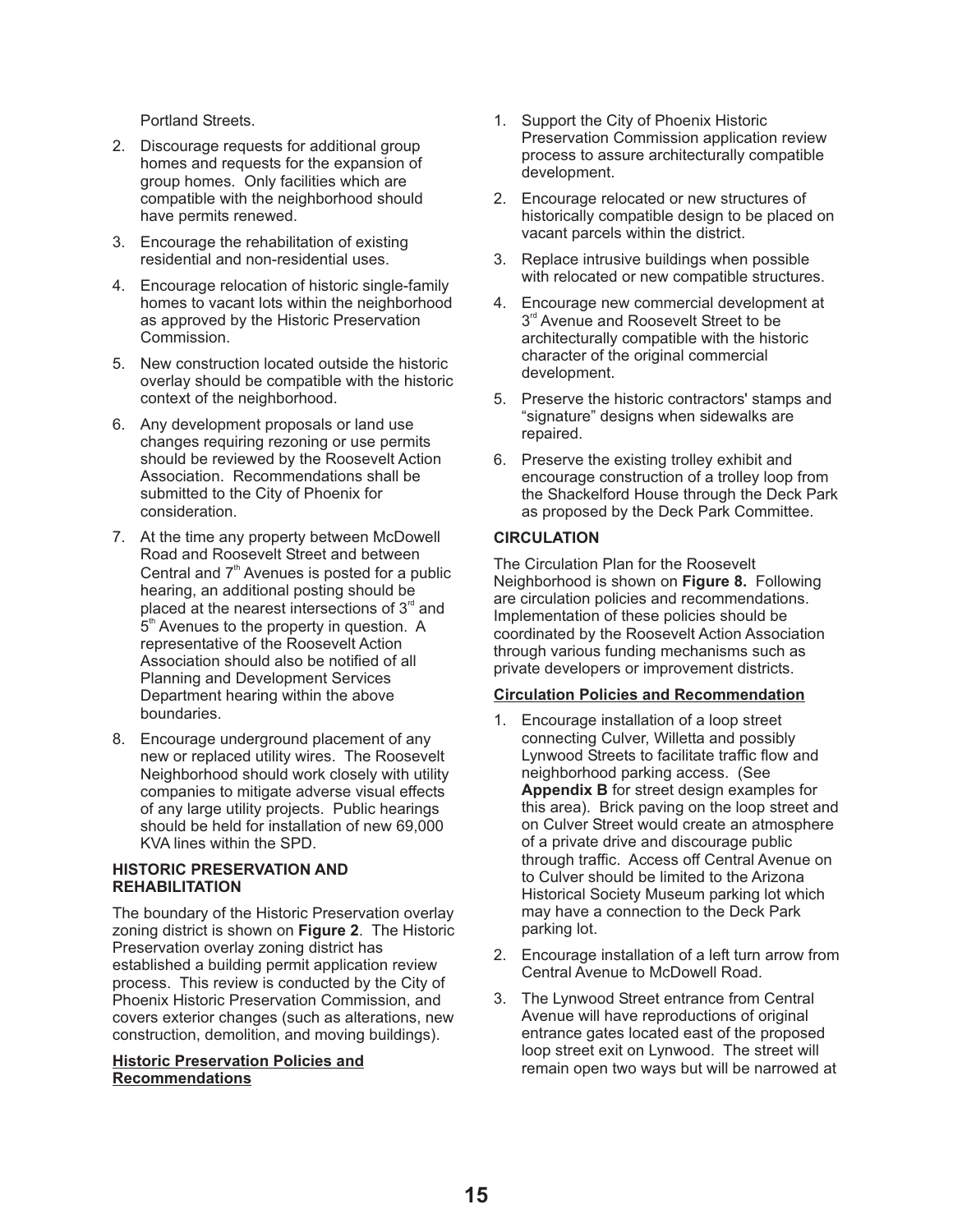



## **CIRCULATION PLAN**



See Appendix B for examples.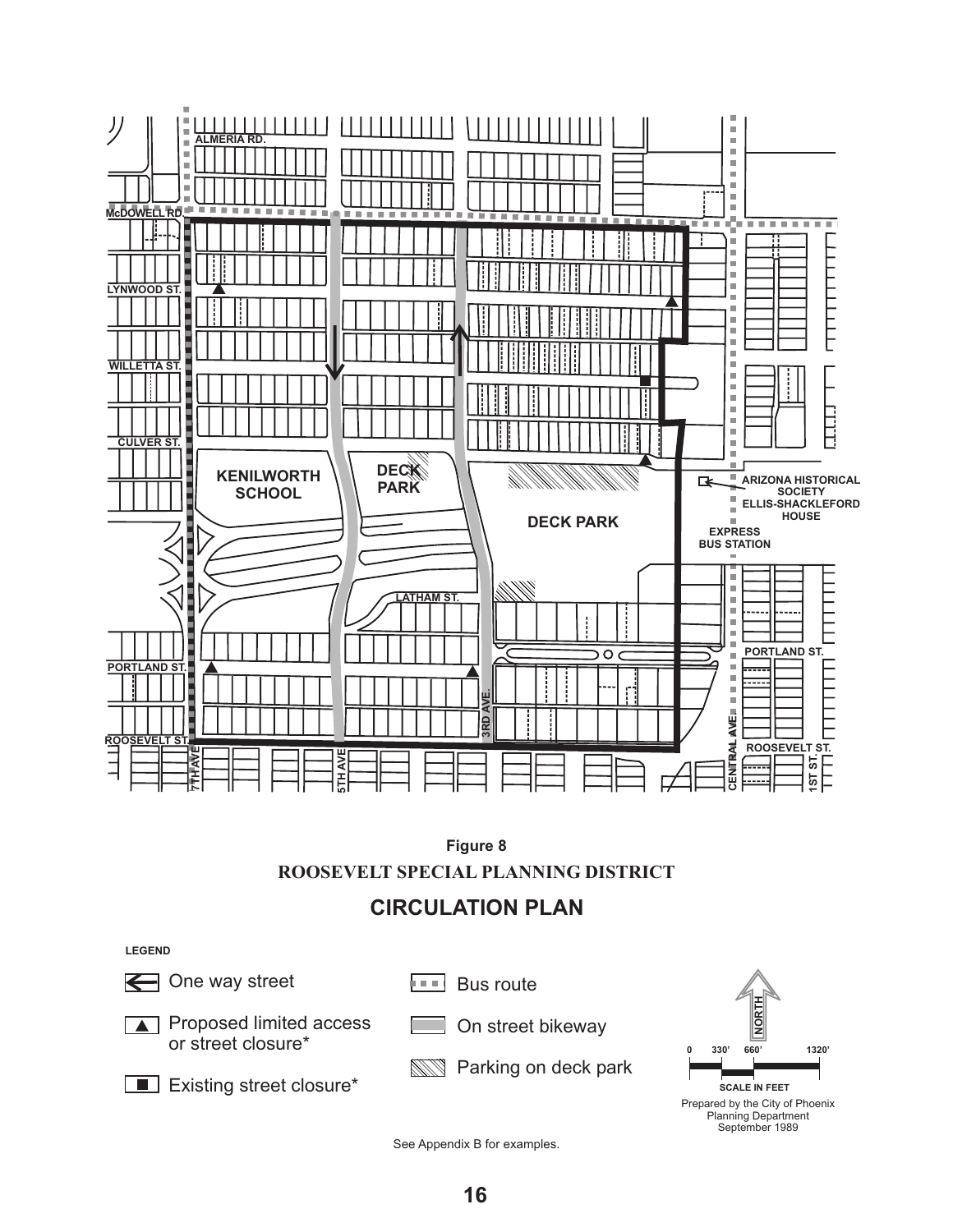the gate location. (See **Appendix C** for proposed streetgate detail.)

- 4. Lynwood Street should be cul-de-saced approximately two lots east of 7th Avenue. This should occur on the boundary of the Kenilworth Historic District, leaving residential uses east of the cul-de-sac and commercial uses to the west.
- 5. A permit parking program should be investigated and instituted if non-residential parking on interior streets becomes a nuisance.
- 6. Matching entrance treatment should be installed at 3rd and 7th Avenues on Portland. Traffic control measures such as improved signage, traffic diverters, narrowing, or closing the street at these entrances should be considered. (See **Appendix B** for examples.)
- 7. Discourage efforts to widen  $3<sup>rd</sup>$  and  $5<sup>th</sup>$ Avenues and Roosevelt Street. The landscaped rights-of-way between the sidewalk and curb are a significant part of the neighborhood's historic character.
- 8. Encourage improvement of  $3<sup>rd</sup>$  and  $5<sup>th</sup>$  Avenue bikeways utilizing historic landscaping and lighting.

#### **PUBLIC ART**

Historic neighborhoods provides the City with a unique opportunity to showcase public art. Following are the Public Art policies and recommendations for the Roosevelt Neighborhood.

#### **Public Art Policies and Recommendations**

- 1. At appropriate locations, encourage the placement of functional or interpretive artworks reflecting the aesthetic of the Arts and Crafts Movement of the late 1800s and early 1900s. Examples of such artworks include street furniture, light standards, gateways and markers.
- 2. Encourage neighborhood art works using private donations and federal or state grants.

#### **STREETSCAPE**

The Streetscape Plan is shown on Figure 9. The following are the Streetscape policies and recommendations which, if implemented, will be coordinated by the Roosevelt Action Association through various funding mechanisms such as private developers or improvement districts.

#### **Streetscape Policies and Recommendations**

- 1. Encourage installation of replicas of historic light standards on all residential streets at regular intervals, based on the historic photographic record.
- 2. Encourage establishment of improvement districts to install adequate lighting on all streets within the Roosevelt Neighborhood.
- 3. Encourage use of stylistically appropriate street name signs to identify neighborhood streets.
- 4. Encourage the placement of uniform identification monuments or plaques, identifying the historic areas within the Roosevelt Neighborhood at appropriate locations.
- 5. Encourage the retention of the landscaped right-of-way between the curb and the sidewalk on all streets, excluding McDowell Road and 7<sup>th</sup> Avenue.
- 6. Encourage maintenance of the landscaped boulevard medians along Portland Street between Central and 3<sup>rd</sup> Avenues. Retain the boulevard street configuration.

#### **LANDSCAPING**

The neighborhood should seek the installation of right-of-way landscaping through improvement districts or other funding mechanisms. Residents will continue to be responsible for maintaining landscaping in an acceptable manner on rights-of way adjacent to their property.

#### **Landscaping Policies and Recommendations**

- 1. Encourage the utilization of historic landscaping such as California fan palm and ash trees in landscaped buffer areas between residential and non-residential uses.
- 2. Encourage infill landscaping with mature California fan palm trees where palm trees are missing, as shown in Figure 9. Encourage the use of mature California fan palm and ash trees for landscaping the Papago Freeway Deck Park.
- 3. Encourage improvement of streets, sidewalks and pedestrian/bikeways using shade vegetation, street furniture, and lawn areas to provide relief from summer heat.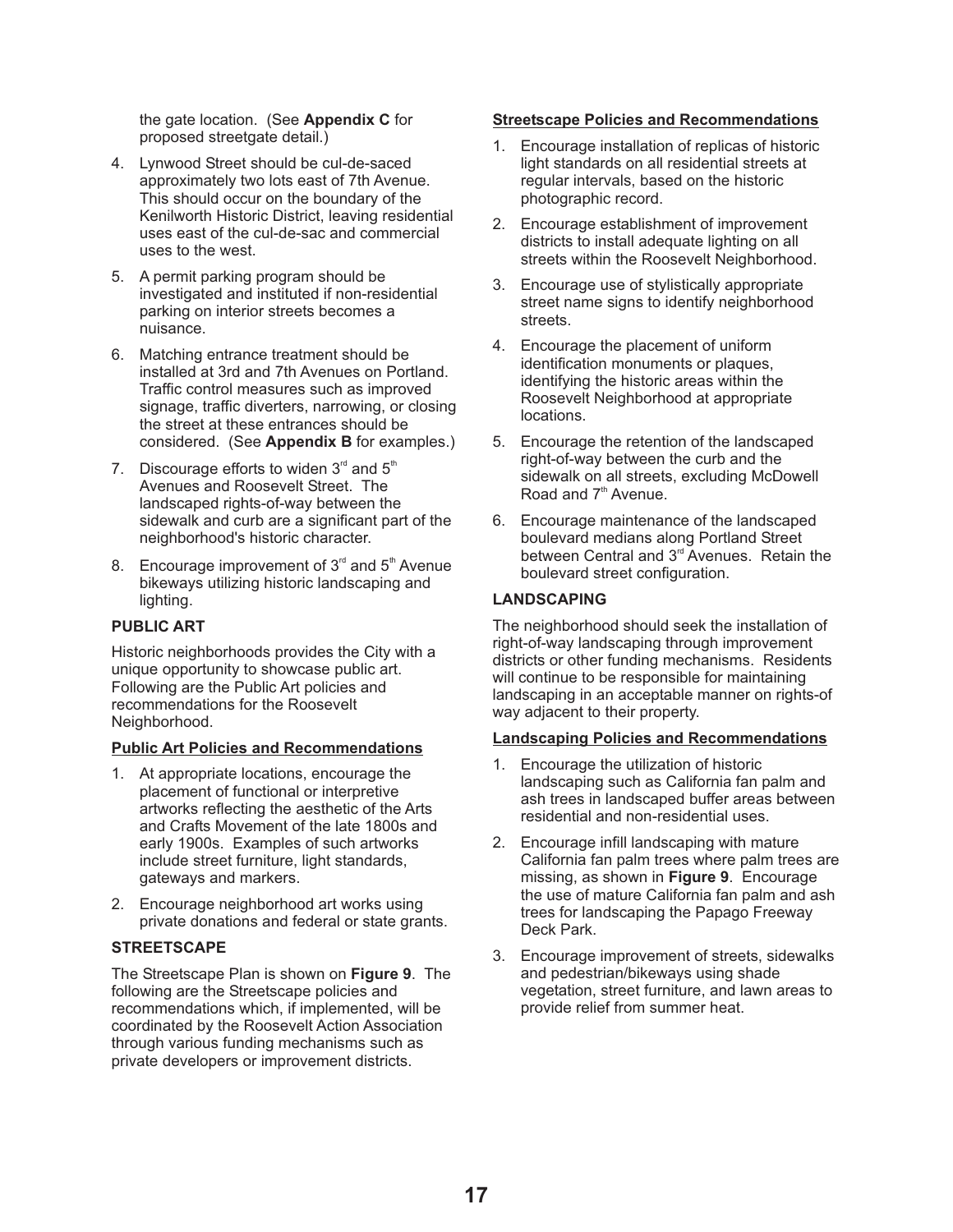

**ROOSEVELT SPECIAL PLANNING DISTRICT Figure 9**

## **STREETSCAPE PLAN**

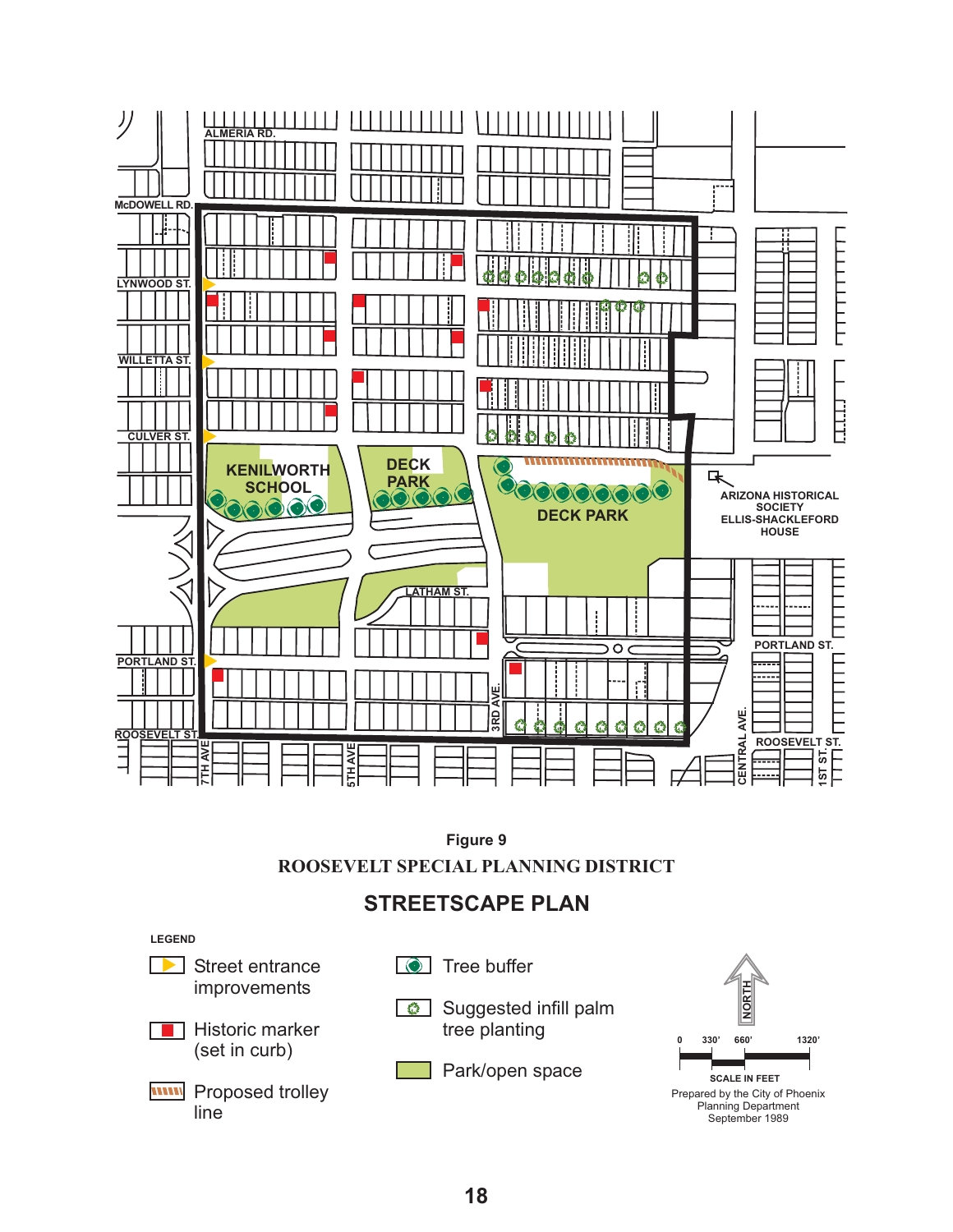### **CHAPTER SIX: PLAN REGULATIONS**

These regulations will control the use and development of land within the Roosevelt Neighborhood Special Planning District. No building permit shall be issued for a project unless it is in accordance with these regulations. The plan regulations will apply to new construction or redevelopment.

#### **REGULATIONS**

The regulations governing the uses of land and structures, the height of buildings, and requirements for lot area, width and yards within the Roosevelt Neighborhood Special District Plan shall be as set forth in the underlying zoning districts except as expressly modified by the following regulations.

- 1. All new non-residential development exceeding one story shall require Development Coordination Office site plan review and approval.
- 2. Fences or decorative walls shall be allowed up to seven feet in height in side or rear setbacks abutting 3<sup>rd</sup>, 5<sup>th</sup> and 7<sup>th</sup> Avenues or residential lots adjacent to commercial zoning.
- 3. Private sector developers will provide appropriate traffic control/street improvements as recommended by the Circulation Plan (See Figure 8) on their own property and in public right-of-way adjacent to their property for any new development adjacent to Central Avenue. These will be reviewed on a case by case basis by the City (Planning and/or other appropriate departments). The Roosevelt Action Association will have an opportunity to review and comment on development proposals.
- 4. New non-residential developments should be designed to be compatible with the adjacent residential area. Such buildings exceeding one story should utilize only clerestory windows facing adjacent residences above the first floor. (Clerestory windows are located high in the wall and do not allow a view of adjacent properties).

#### **CHAPTER SEVEN: ACTION PLAN**

In order to begin implementation of this plan, the Roosevelt Action Association will address the following concerns. Several of these projects may be taken up simultaneously, some will occur as funding is identified, and some will be addressed at the initiation of private developers or the City. The following list provides an action plan for beginning implementation of the SPD plan.

- Investigate funding sources to implement the plan.  $\overline{a}$
- Participate in development review as it occurs.  $\overline{a}$
- Advocate and initiate circulation plan proposals as needed.  $\overline{a}$
- Investigate the possibility of initiating districts or other funding mechanisms to provide historic lighting, sidewalk repair, and elements of the streetscape plan.  $\overline{a}$
- Monitor City implementation.  $\overline{a}$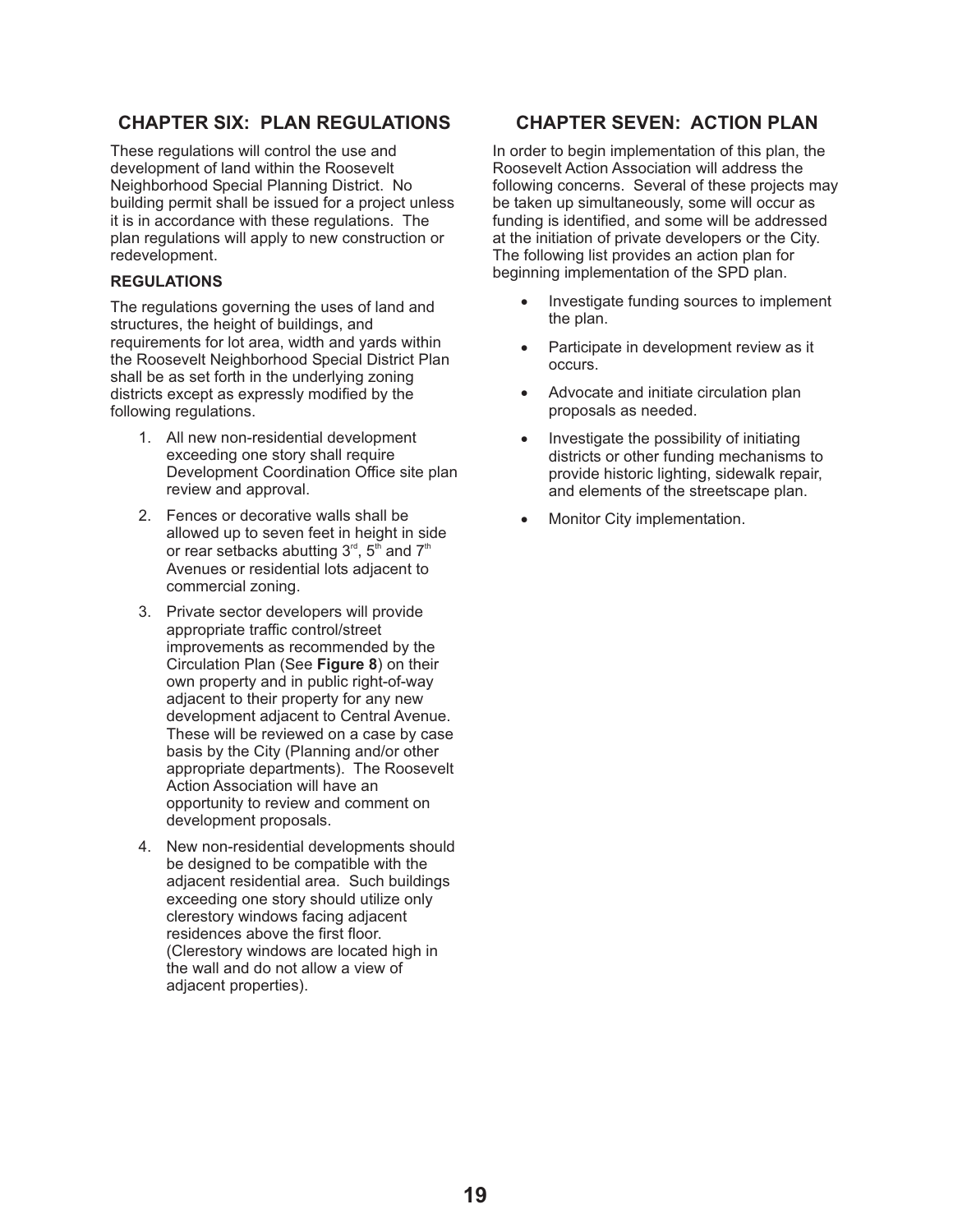#### **APPENDIX A**

#### **ISSUE IDENTIFICATION**

On November 12, 1984 more than 30 persons attended a Neighborhood Issue Identification Workshop. Participants included business people, property owners, and residents of the Roosevelt Neighborhood. At the workshop, participants identified specific issues that they felt should be addressed in preparing the Roosevelt Special District Plan. Thirty-eight specific items were identified and then ranked as high, medium, or low priority. This information was used to develop the neighborhood goals in Chapter Four.

| <b>Land Use / Development Issues</b>                                | <b>Priority</b> |
|---------------------------------------------------------------------|-----------------|
| Appropriate Transition between Neighborhood and New Developments    | High            |
| Promote Compatible Infill Development                               | High            |
| Emphasize the Residential Character of the Core of the Neighborhood | High            |
| Encourage Retail Development                                        | High            |
| Limit the Number and Locations of Social Services                   | High            |
| Maintain a Balance of Mid-Rise and High-Rise Development            | Medium          |
| <b>Limit Retail to Major Streets</b>                                | Medium          |
| Plan for Compatibility with Story Addition and Downtown Development | Medium          |

| <b>Housing Issues</b>                                                     | Priority |
|---------------------------------------------------------------------------|----------|
| <b>Encourage Owner Occupancy</b>                                          | High     |
| Identify Areas for Single-Family and Multi-Family Housing                 | High     |
| Promote the Appropriate Intensity and Location of New Housing Development | High     |
| <b>Identify Housing Rehabilitation Financing Incentives</b>               | High     |
| Encourage More Young Families                                             | Medium   |
| Provide a Mix of Housing Opportunities                                    | Medium   |

| Urban Design / Open Space Issues                          | <b>Priority</b> |
|-----------------------------------------------------------|-----------------|
| Promote Aesthetic and Functional Urban Design             | High            |
| Emphasize Street Level Design                             | High            |
| <b>Preserve Historic Structures</b>                       | High            |
| Maintain Mature Landscape Treatment                       | High            |
| Utilize Street Lighting as a Design Theme                 | High            |
| Maintain Visual Qualities of Neighborhood: Preserve Views | High            |
| Utilize Landscaping to Create "Cool" Environment          | High            |
| Utilize Excess Freeway Land for Open Space                | High            |
| Provide Public Art                                        | Medium          |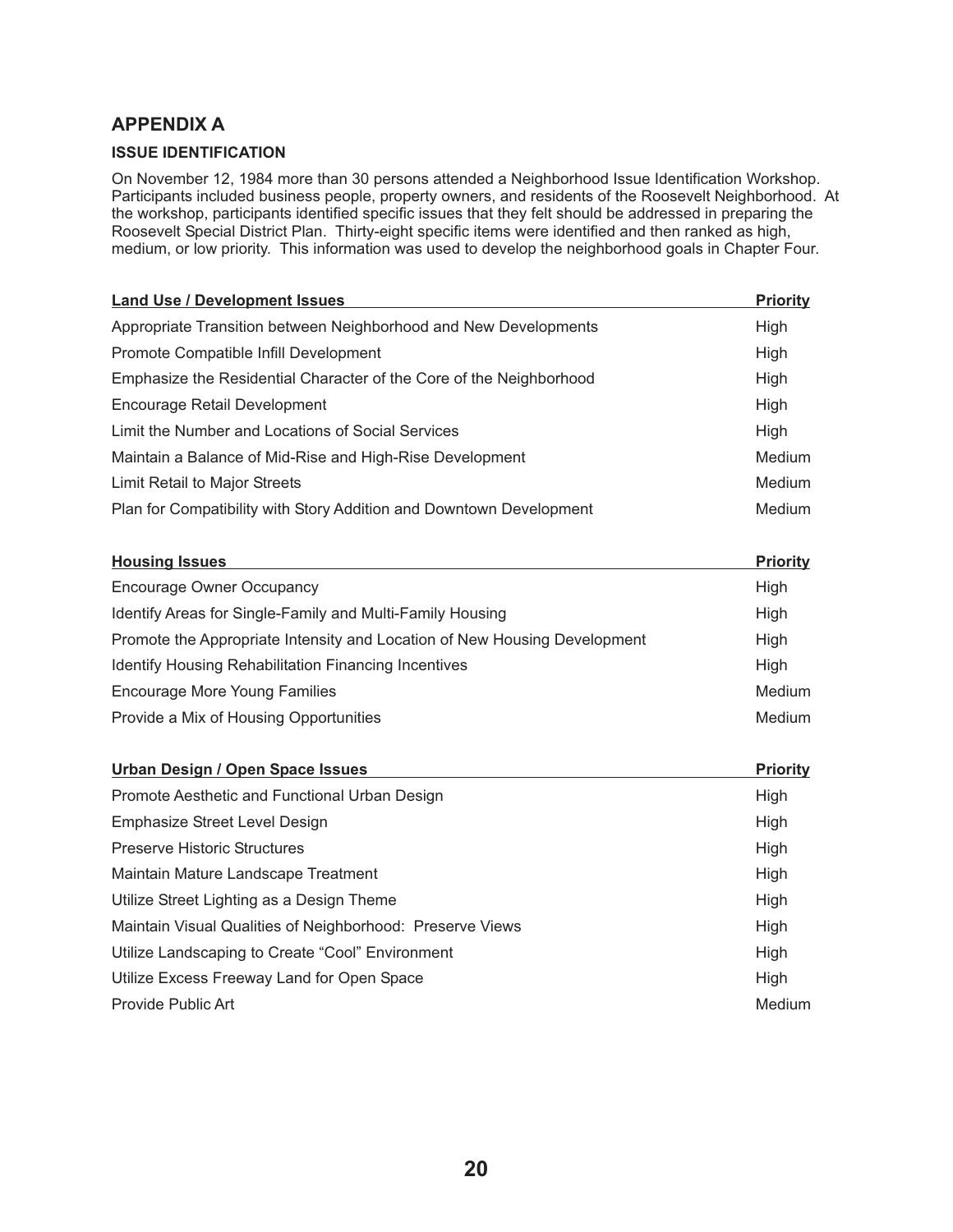| <b>Circulation Issues</b>                                         | <b>Priority</b> |
|-------------------------------------------------------------------|-----------------|
| Address the Interface between the Neighborhood and the Freeway    | High            |
| Address the Interface between the Neighborhood and Central Avenue | High            |
| Reduce Traffic into Neighborhood                                  | High            |
| Keep Commercial Parking out of Neighborhood                       | High            |
| Provide Safe Access to School for Children                        | High            |
| Improve Street / Pedestrian Lighting                              | High            |
| Create Bicycle / Jogging Paths                                    | High            |
| Create Comfortable Access to Deck Park                            | High            |
| Address the Limited Amount of Residential Parking                 | <b>Medium</b>   |
| Improve Pedestrian Crossing of Central Avenue and McDowell Road   | Medium          |

| <b>Crime and Security Issues</b>                         | <b>Priority</b> |
|----------------------------------------------------------|-----------------|
| Encourage Night Time Use of Commercial Facilities        | High            |
| Encourage Appropriate Land Use Mix to Reinforce Security | High            |
| Minimize Building Abandonment                            | High            |
| <b>Provide Safe Alleys</b>                               | High            |
| Discourage Transients from Remaining in Neighborhood     | High            |
| Increase Street Security Police and Citizen Patrols      | Medium          |
| <b>Promote Security Conscious Building Design</b>        | <b>Medium</b>   |

*Note:*

*Additional information on the structure and activities of the Roosevelt Action Association, survey methodology, issue identification, funding sources, and preservation materials can be found in prepared by BRW, Inc. for the Roosevelt Action Association in 1985. Roosevelt Neighborhood and Preservation Development Plan*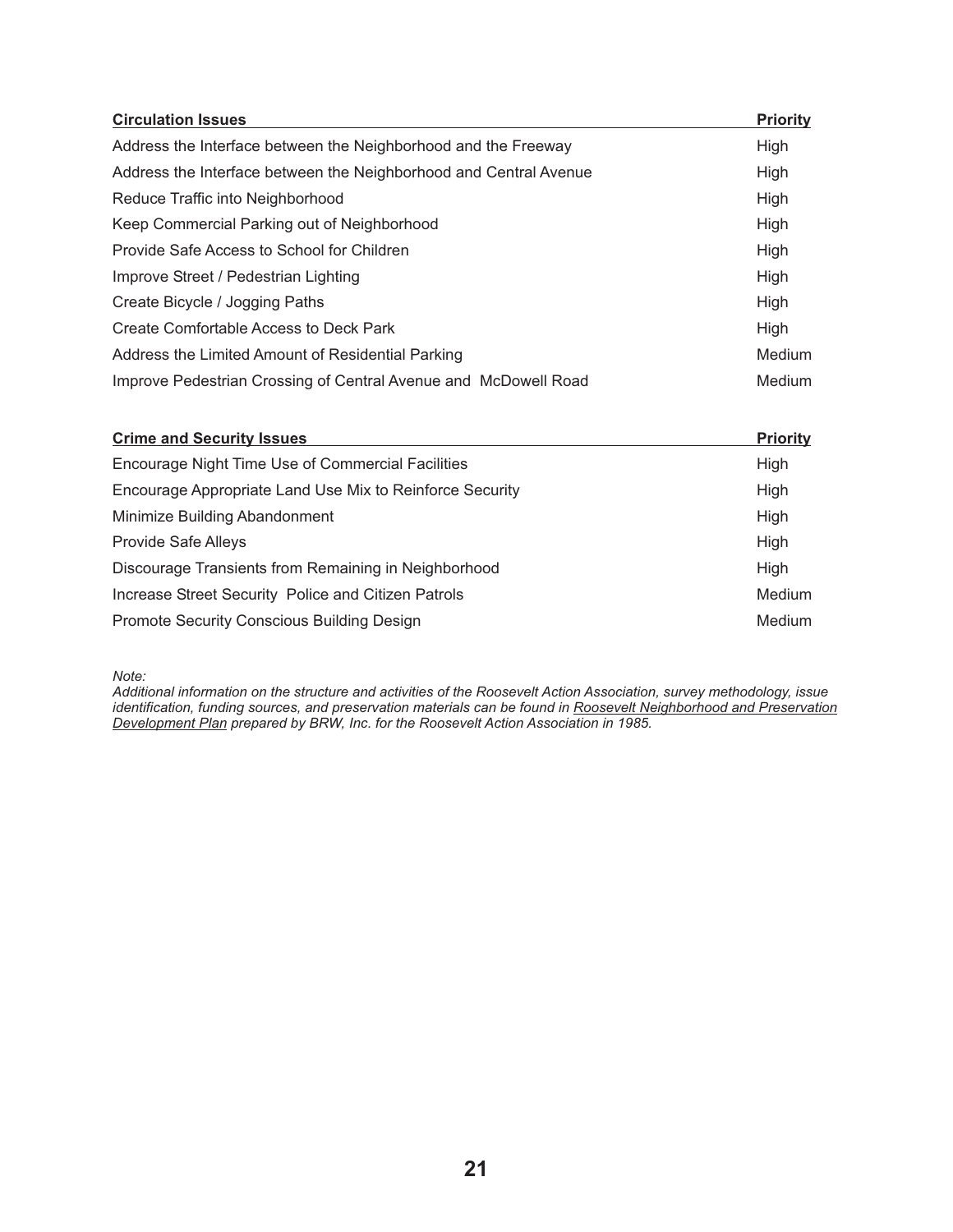



## **STREET DESIGN EXAMPLES**